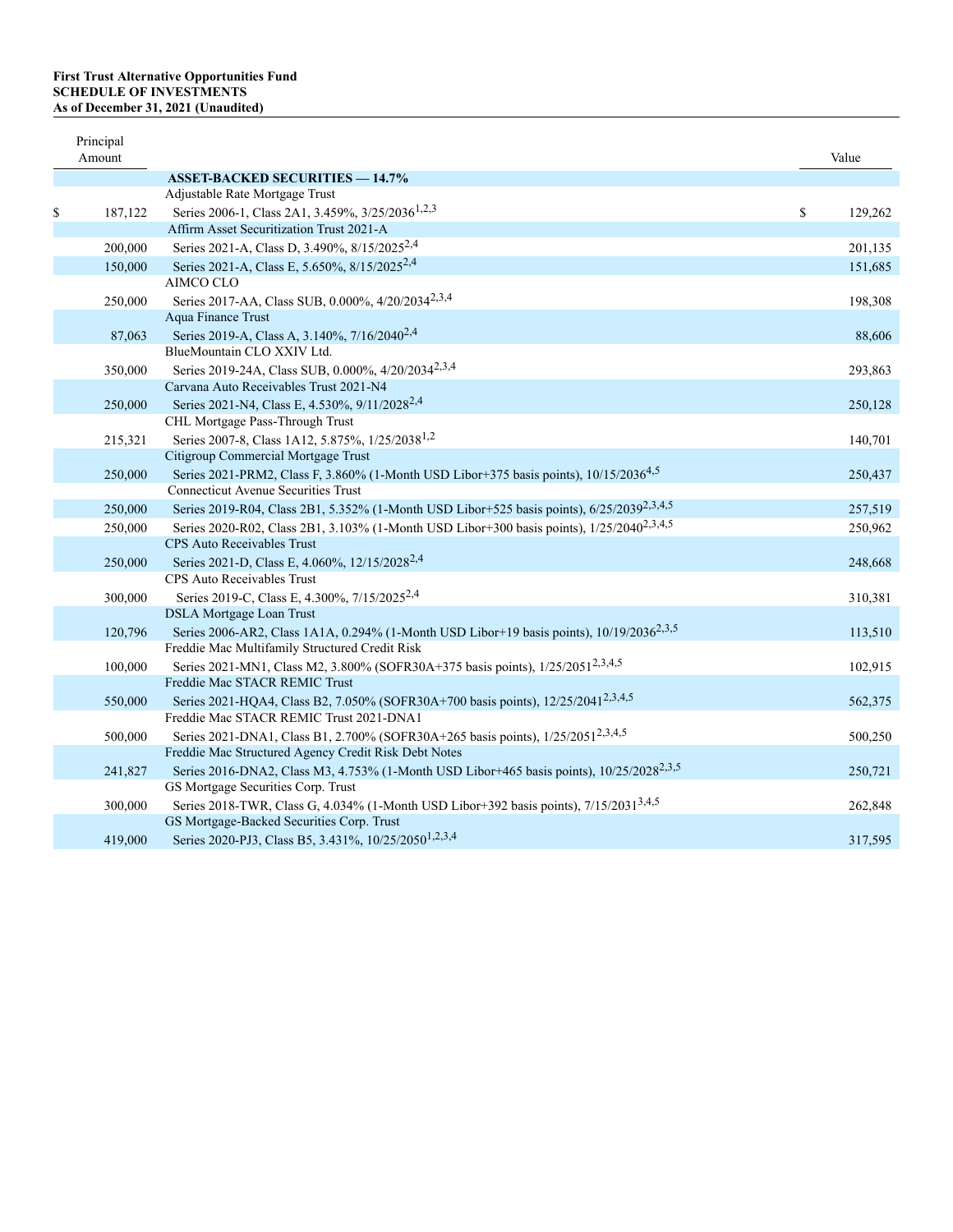| Principal<br>Amount |                                                                                                                              | Value         |
|---------------------|------------------------------------------------------------------------------------------------------------------------------|---------------|
|                     | <b>ASSET-BACKED SECURITIES (Continued)</b>                                                                                   |               |
|                     | <b>GSR Mortgage Loan Trust</b>                                                                                               |               |
| \$<br>156,377       | Series 2007-AR1, Class 2A1, 2.769%, 3/25/2047 <sup>1,2,3</sup>                                                               | \$<br>120,776 |
|                     | Home RE Ltd.                                                                                                                 |               |
| 500,000             | Series 2021-2, Class M2, 3.300% (SOFR30A+325 basis points), 1/25/2034 <sup>2,3,4,5</sup>                                     | 492,355       |
|                     | Magnetite XVI Ltd.                                                                                                           |               |
| 250,000             | Series 2015-16A, Class F, 6.622% (3-Month USD Libor+650 basis points), 1/18/2028 <sup>2,3,4,5</sup><br>Med Trust             | 236,713       |
| 250,000             | Series 2021-MDLN, Class F, 4.110% (1-Month USD Libor+400 basis points), 11/15/2038 <sup>3,4,5</sup>                          | 248,577       |
|                     | Monroe Capital Mml Clo X Ltd.                                                                                                |               |
| 375,000             | Series 2020-1A, Class E, 9.009% (3-Month USD Libor+885 basis points), 8/20/2031 <sup>2,3,4,5</sup>                           | 374,997       |
|                     | Mosaic Solar Loan Trust                                                                                                      |               |
| 67,690              | Series 2019-1A, Class B, 0.000%, 12/21/2043 <sup>2,4</sup>                                                                   | 63,649        |
|                     | Mount Logan Funding LP                                                                                                       |               |
| 5,434,783           | Series 2018-1A, Class SUBR, 0.000%, 1/22/2033 <sup>2,3,4</sup>                                                               | 5,000,000     |
|                     | Multifamily Connecticut Avenue Securities Trust                                                                              |               |
| 65,688              | Series 2020-01, Class M7, 2.052% (1-Month USD Libor+195 basis points), 3/25/2050 <sup>2,3,4,5</sup>                          | 65,883        |
| 100,000             | Series 2020-01, Class M10, 3.852% (1-Month USD Libor+375 basis points), 3/25/2050 <sup>2,3,4,5</sup>                         | 101,752       |
|                     | New Residential Mortgage Loan Trust 2019-1                                                                                   |               |
| 229,028             | Series 2019-1A, Class B6B, 3.240%, 9/25/2057 <sup>2,3,4</sup>                                                                | 221,457       |
|                     | Nomura Asset Acceptance Corp. Alternative Loan Trust Series<br>Series 2006-AP1, Class A3, 5.654%, 1/25/2036 <sup>1,2,3</sup> |               |
| 341,708             | Oaktown Re III Ltd.                                                                                                          | 141,866       |
| 250,000             | Series 2019-1A, Class M2, 2.652% (1-Month USD Libor+255 basis points), 7/25/2029 <sup>2,3,4,5</sup>                          | 248,541       |
|                     | Palmer Square CLO Ltd.                                                                                                       |               |
| 1,000,000           | Series 2019-1A, Class SUB, 0.000%, 4/20/2027 <sup>2,3,4</sup>                                                                | 863,878       |
|                     | Palmer Square Loan Funding Ltd.                                                                                              |               |
| 3,100,000           | Series 2021-4A, Class SUB, 0.000%, 10/15/2029 <sup>2,3,4</sup>                                                               | 3,151,952     |
|                     | Palmer Square Loan Funding EUR CLO                                                                                           |               |
| 2,500,000           | Series 2021-2, Class SUB ,0.000%, 4/15/2034                                                                                  | 2,777,554     |
|                     | Palmer Square Loan Funding Ltd.                                                                                              |               |
| 1,000,000           | Series 2019-3A, Class SUB, 0.000%, 8/20/2027 <sup>2,3,4</sup>                                                                | 834,263       |
| 1,500,000           | Series 2019-4A, Class SUB, 0.000%, 10/24/2027 <sup>2,3,4</sup>                                                               | 1,357,220     |
| 1,250,000           | Series 2020-1A, Class SUB, 0.000%, 2/20/2028 <sup>2,3,4</sup>                                                                | 1,111,411     |
| 650,000             | Series 2020-2A, Class SUB, 0.000%, 4/20/2028 <sup>2,3,4</sup>                                                                | 602,314       |
| 1,250,000           | Series 2020-3A, Class SUB, 0.000%, 7/20/2028 <sup>2,3,4</sup>                                                                | 321,246       |
| 2,250,000           | Series 2020-4A, Class SUB, 0.000%, 11/25/2028 <sup>2,3,4</sup>                                                               | 2,125,077     |
| 1,250,000           | Series 2021-1A, Class SUB, 0.000%, 4/20/2029 <sup>2,3,4</sup>                                                                | 1,218,897     |
| 2,150,000           | Series 2021-2A, Class SUB, 0.000%, 5/20/2029 <sup>2,3,4</sup>                                                                | 2,078,519     |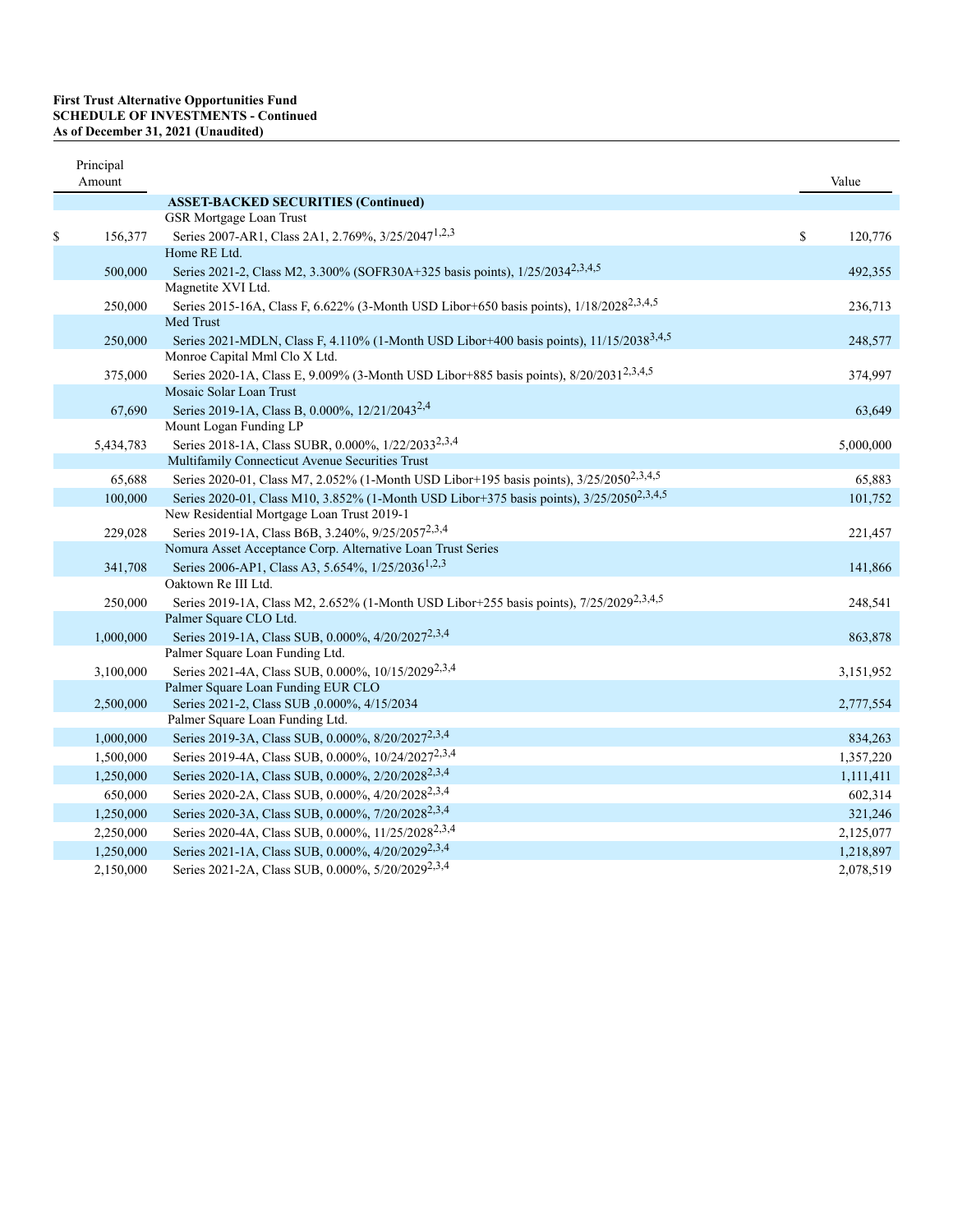### **First Trust Alternative Opportunities Fund SCHEDULE OF INVESTMENTS - Continued As of December 31, 2021 (Unaudited)**

| Principal<br>Amount |                                                                                                    | Value           |
|---------------------|----------------------------------------------------------------------------------------------------|-----------------|
|                     | <b>ASSET-BACKED SECURITIES (Continued)</b>                                                         |                 |
| \$<br>1,500,000     | Series 2021-3A, Class SUB, 0.000%, 7/20/2029 <sup>2,3,4</sup>                                      | \$<br>1,534,799 |
|                     | Radnor Ltd.                                                                                        |                 |
| 500,000             | Series 2019-1, Class M2, 3.303% (1-Month USD Libor+320 basis points), 2/25/2029 <sup>2,3,4,5</sup> | 505,244         |
| 250,000             | Series 2021-2, Class M1B, 3.750% (SOFR30A+370 basis points), 11/25/2031 <sup>2,3,4,5</sup>         | 253,807         |
| 250,000             | Series 2021-2, Class M2, 5.050% (SOFR30A+500 basis points), 11/25/2031 <sup>2,3,4,5</sup>          | 258,215         |
|                     | Residential Mortgage Loan Trust                                                                    |                 |
| 340,000             | Series 2020-1, Class B2, 4.665%, 1/26/2060 <sup>2,3,4</sup>                                        | 350,130         |
|                     | Saranac Clo VIII Ltd.                                                                              |                 |
| 250,000             | Series 2020-8A, Class E, 8.279% (3-Month USD Libor+812 basis points), 2/20/2033 <sup>2,3,4,5</sup> | 247,511         |
|                     | Triangle Ltd.                                                                                      |                 |
| 300,000             | Series 2021-3, Class M1B, 2.950% (SOFR30A+290 basis points), 2/25/2034 <sup>2,3,4,5</sup>          | 298,050         |
| 300,000             | Series 2021-3, Class M2, 3.800% (SOFR30A+375 basis points), 2/25/2034 <sup>2,3,4,5</sup>           | 296,540         |
|                     | <b>Upstart Securitization Trust</b>                                                                |                 |
| 48,225              | Series 2018-1, Class D, 6.147%, 8/20/2025 <sup>2,4</sup>                                           | 48,556          |
| 350,000             | Series 2019-3, Class C, 5.381%, 1/21/2030 <sup>2,4</sup>                                           | 359,720         |
| 200,000             | Series 2021-5, Class C, 4.150%, 11/20/2031 <sup>2,4</sup>                                          | 199,888         |
|                     | Veros Automobile Receivables Trust                                                                 |                 |
| 40,000              | Series 2020-1, Class D, 5.640%, 2/16/2027 <sup>2,4</sup>                                           | 40,521          |
|                     | <b>Verus Securitization Trust</b>                                                                  |                 |
| 900,000             | Series 2020-5, Class B2, 4.710%, 5/25/2065 <sup>2,3,4</sup>                                        | 898,103         |
|                     | WaMu Mortgage Pass-Through Certificates Trust                                                      |                 |
| 27,681              | Series 2006-AR18, Class 3A1, 2.976%, 1/25/2037 <sup>2,3</sup><br>Wells Fargo Mortgage Loan Trust   | 26,660          |
| 186,719             | Series 2010-RR2, Class 1A4, 2.821%, 9/27/2035 <sup>1,2,3,4</sup>                                   | 152,060         |
|                     | Western Mortgage Reference Notes                                                                   |                 |
| 500,000             | Series 2021-CL2, Class M4, 5.399% (SOFR30A+535 basis points), 7/25/2059 <sup>2,3,4,5</sup>         | 503,753         |
| 500,000             | Series 2021-CL2, Class M5, 6.549% (SOFR30A+650 basis points), 7/25/2059 <sup>2,3,4,5</sup>         | 503,754         |
|                     | <b>XCALI</b> Mortgage Trust                                                                        |                 |
| 100,000             | Series 2020-1, Class B1, 9.150% (1-Month USD Libor+750 basis points), 1/22/2023 <sup>2,3,4,5</sup> | 100,381         |
|                     | <b>TOTAL ASSET-BACKED SECURITIES</b>                                                               |                 |
|                     | (Cost \$34,885,823)                                                                                | 35,218,458      |
|                     | <b>BANK LOANS - 5.8%</b>                                                                           |                 |
|                     | Advantage Capital Holdings LLC                                                                     |                 |
| 1,142,313           | 5.000% Cash and 8.000% PIK, 1/29/2025 <sup>6,7</sup>                                               | 1,142,312       |
| 1,292,550           | 5.000% Cash and 8.000% PIK, 1/29/20256,7                                                           | 1,292,550       |
|                     | <b>BJ</b> Services                                                                                 |                 |
| 138,839             | 11.830%, 1/3/2023 <sup>6</sup>                                                                     | 138,839         |
| 475,000             | 11.830%, 1/3/2023 <sup>6</sup>                                                                     | 456,000         |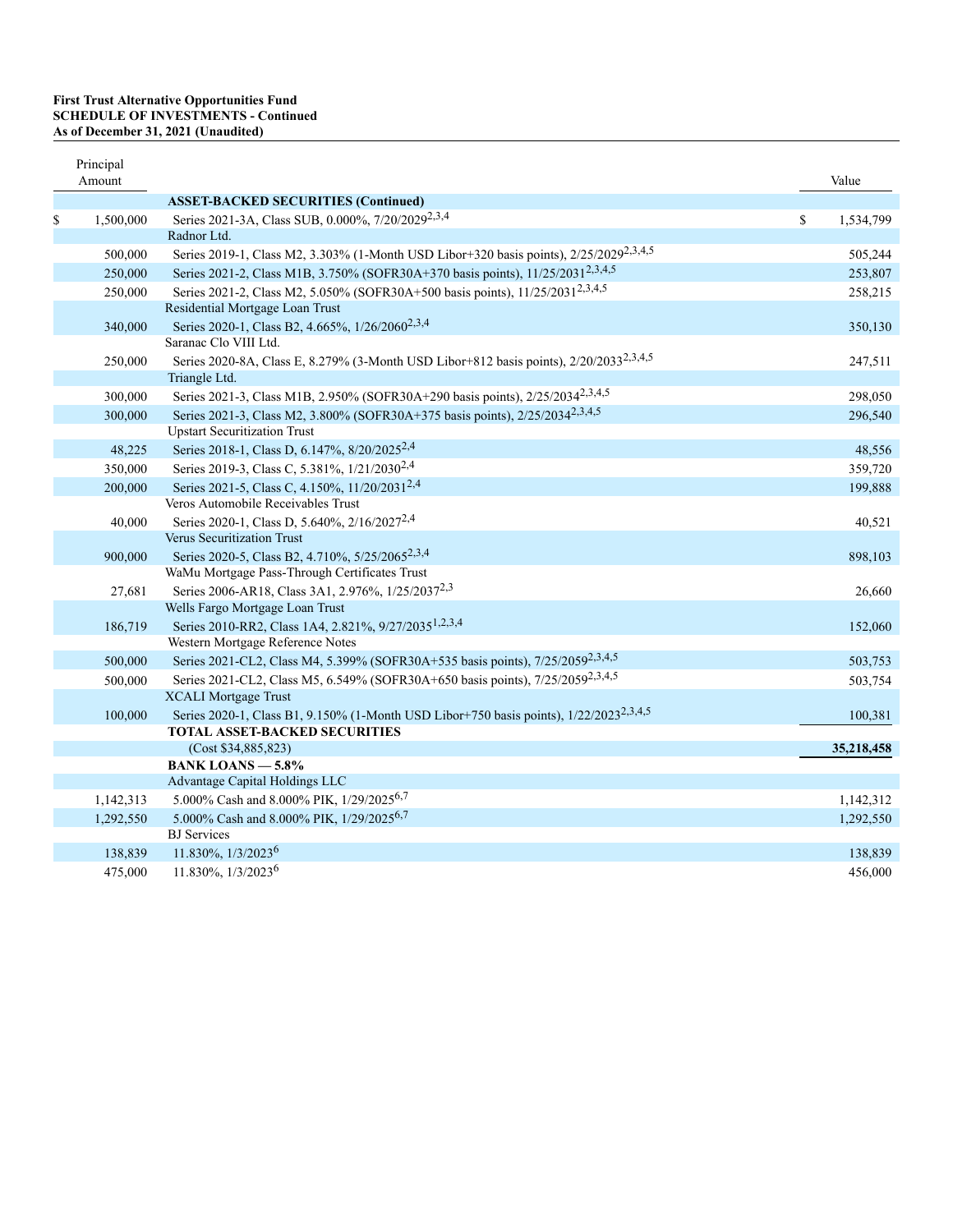# **First Trust Alternative Opportunities Fund<br>SCHEDULE OF INVESTMENTS - Continued<br>As of December 31, 2021 (Unaudited)**

| Principal<br>Amount |                                      | Value           |
|---------------------|--------------------------------------|-----------------|
|                     | <b>BANK LOANS (Continued)</b>        |                 |
|                     | Challenge Manufacturing Company, LLC |                 |
| \$<br>2,255,260     | 10.000%, 12/18/2025 <sup>6</sup>     | \$<br>2,232,708 |
|                     | Juul                                 |                 |
| 559,350             | $9.500\%, 8/1/2023^6$                | 542,569         |
|                     | Premier Brands Group Holdings LLC    |                 |
| 236,284             | $9.116\%, \frac{3}{20}/2024^6$       | 218,563         |
|                     | Wellbore Integrity Solutions, LLC    |                 |
| 2,184,625           | 8.500%, 12/31/2024 <sup>6</sup>      | 2,184,625       |
| 2,345,106           | 12.618%, 12/31/2024 <sup>6</sup>     | 2,321,655       |
|                     | Whitehawk Finance LLC                |                 |
| 3,500,000           | 14.500%, 12/10/2022 <sup>6</sup>     | 3,465,000       |
|                     | <b>TOTAL BANK LOANS</b>              |                 |
|                     | (Cost \$13,981,878)                  | 13,994,821      |

Number

|  | of Shares |
|--|-----------|
|--|-----------|

|           | $CLOSED-END$ FUNDS $-37.0\%$                                     |              |
|-----------|------------------------------------------------------------------|--------------|
| 21,284    | Aberdeen Emerging Markets Equity Income Fund, Inc. <sup>1</sup>  | 168,569      |
| 10,851    | BlackRock California Municipal Income Trust                      | 157,882      |
| 54,286    | Blackrock Capital Allocation Trust <sup>1</sup>                  | 1,055,863    |
| 12,656    | <b>Blackrock ESG Capital Allocation Trust</b>                    | 236,034      |
| 906       | <b>Blackrock Health Sciences Trust II</b>                        | 22,976       |
| 44,588    | BlackRock Innovation & Growth Trust                              | 648,310      |
| 3,965     | BlackRock MuniVest Fund, Inc.                                    | 37,945       |
| 5,274     | Blackrock Science & Technology Trust                             | 263,542      |
| 3,464     | BrandywineGLOBAL - Global Income Opportunities Fund, Inc.        | 40,563       |
| 1,241,066 | Cliffwater Corporate Lending Fund - Class I                      | 13,155,303   |
| 21,402    | Cohen & Steers Tax-Advantaged Preferred Securities & Income Fund | 514,718      |
| 326,754   | Conversus Stepstone Private Markets - Class I*                   | 13,266,201   |
| 378,894   | Driehaus Event Driven Fund                                       | 5,035,499    |
| 3,638     | First Trust Dynamic Europe Equity Income Fund                    | 48,313       |
| 41,041    | GDL Fund                                                         | 366,496      |
| 387,430   | Glenmede Secured Options Portfolio - Class Institutional         | 5,238,058    |
| 536,640   | Griffin Institutional Access Credit Fund - Class I               | 13, 142, 326 |
| 18,574    | High Income Securities Fund                                      | 160,665      |
| 7,007     | Highland Income Fund                                             | 77,007       |
| 58,023    | Invesco Dynamic Credit Opportunity Fund - Class AX <sup>1</sup>  | 722,386      |
| 17,441    | <b>Invesco Senior Income Trust</b>                               | 75,520       |
| 26,576    | Kayne Anderson NextGen Energy & Infrastructure, Inc.             | 191,081      |
| 10,559    | MFS Municipal Income Trust                                       | 73,913       |
| 31,007    | Miller/Howard High Dividend Fund <sup>1</sup>                    | 319,992      |
| 111,260   | Morgan Stanley Emerging Markets Domestic Debt Fund, Inc.         | 609,705      |
| 2,575     | Neuberger Berman California Municipal Fund, Inc.                 | 36,050       |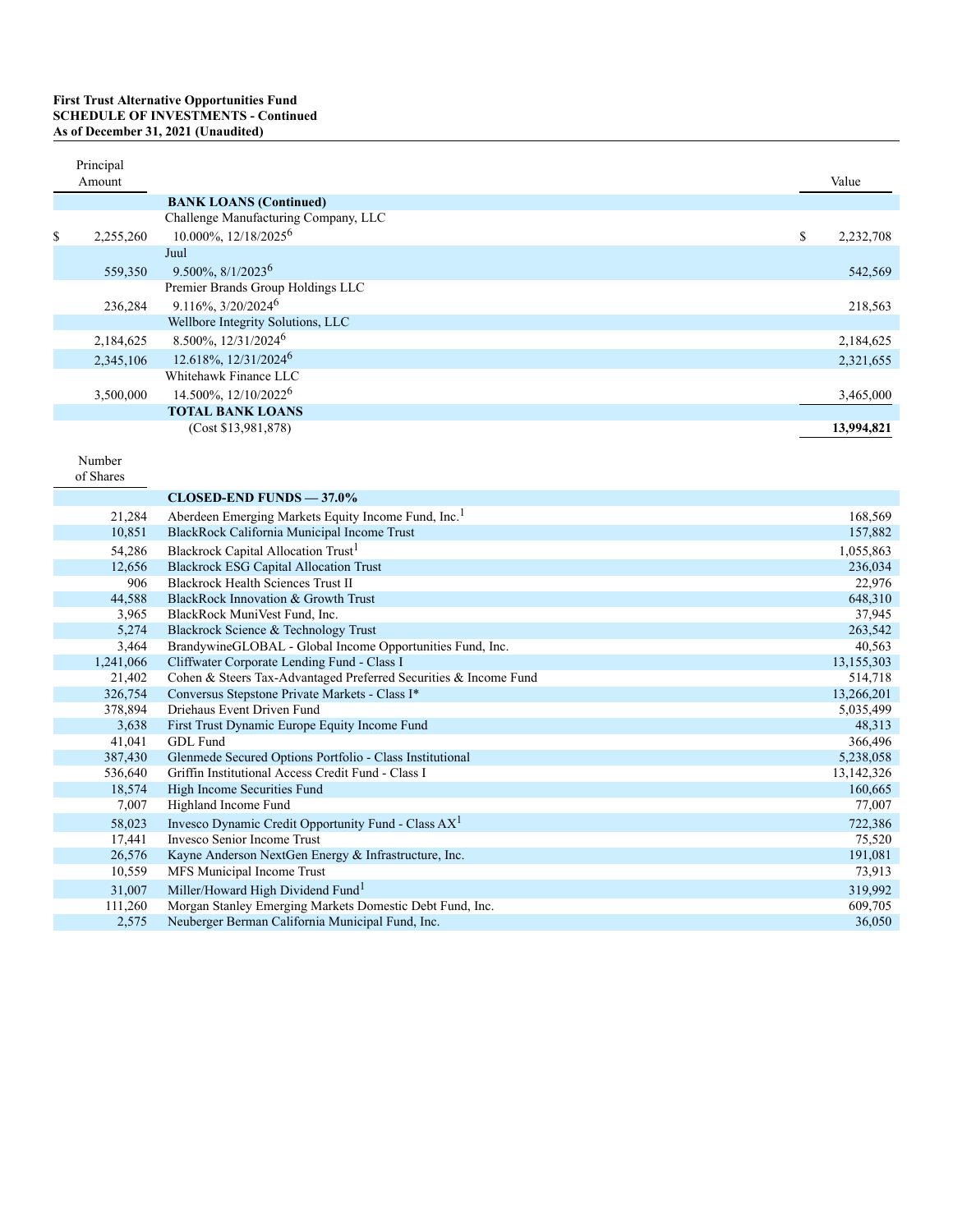### **First Trust Alternative Opportunities Fund SCHEDULE OF INVESTMENTS - Continued As of December 31, 2021 (Unaudited)**

| Number<br>of Shares |                                                                                                       | Value         |
|---------------------|-------------------------------------------------------------------------------------------------------|---------------|
|                     | <b>CLOSED-END FUNDS (Continued)</b>                                                                   |               |
| 13,741              | NexPoint Diversified Real Esta Trust <sup>1</sup>                                                     | \$<br>186,603 |
| 12,048              | Nuveen Core Plus Impact Fund                                                                          | 220,478       |
| 643,463             | Palmer Square Opportunistic Income Fund                                                               | 11,794,677    |
| 21,855              | Pershing Square Holdings Ltd. <sup>1,8</sup>                                                          | 900,426       |
| 12,838              | PGIM Short Duration High Yield Opportunities Fund                                                     | 236.604       |
| 36,626              | PIMCO Energy & Tactical Credit Opportunities Fund                                                     | 471,743       |
| 7,204               | Pioneer Municipal High Income Fund, Inc.                                                              | 88,105        |
| 13,107              | Pioneer Municipal High Income Opportunities Fund, Inc.                                                | 240,776       |
| 961,976             | Pomona Investment Fund                                                                                | 15,872,310    |
| 4,409               | Royce Micro-Cap Trust, Inc.                                                                           | 50,924        |
| 295,691             | Saba Capital Income & Opportunities Fund <sup>1</sup>                                                 | 1,336,523     |
| 14,166              | Special Opportunities Fund, Inc.                                                                      | 218,865       |
| 13,258              | Sprott Physical Gold and Silver Trust*,8                                                              | 235,197       |
| 6,328               | Thornburg Income Builder Opportunities Trust                                                          | 118,081       |
| 6,869               | Tortoise Pipeline & Energy Fund, Inc.                                                                 | 156,888       |
| 49,658              | Virtus AllianzGI Convertible & Income Fund II                                                         | 253,256       |
| 10,323              | Voya Emerging Markets High Income Dividend Equity Fund                                                | 73,293        |
| 17,274              | Western Asset Diversified Income Fund                                                                 | 316,287       |
|                     | <b>TOTAL CLOSED-END FUNDS</b>                                                                         |               |
|                     | (Cost \$80,603,830)                                                                                   | 88,435,953    |
| Principal<br>Amount |                                                                                                       |               |
|                     | <b>COLLATERALIZED MORTGAGE OBLIGATIONS - 1.5%</b>                                                     |               |
|                     | Bellemeade Re Ltd.                                                                                    |               |
| \$<br>250,000       | Series 2019-2A, Class M2, 3.202% (1-Month USD Libor+310 basis points), 4/25/2029 <sup>2,3,4,5</sup>   | 253,084       |
|                     | BX Commercial Mortgage Trust                                                                          |               |
| 212,500             | Series 2019-XL, Class J, 2.760% (1-Month USD Libor+265 basis points), 10/15/2036 <sup>3,4,5</sup>     | 210,654       |
|                     | CHL Mortgage Pass-Through Trust                                                                       |               |
| 828,829             | Series 2004-29, Class 1X, 1.434%, 2/25/2035 <sup>2,3</sup>                                            | 16,544        |
|                     | <b>Connecticut Avenue Securities Trust</b>                                                            |               |
| 47,659              | Series 2019-R01, Class 2M2, 2.553% (1-Month USD Libor+245 basis points), 7/25/2031 <sup>2,3,4,5</sup> | 47,900        |
| 27,196              | Series 2019-R03, Class 1M2, 2.253% (1-Month USD Libor+215 basis points), 9/25/2031 <sup>2,3,4,5</sup> | 27,312        |
| 250,000             | Series 2019-R06, Class 2B1, 3.852% (1-Month USD Libor+375 basis points), 9/25/2039 <sup>2,3,4,5</sup> | 253,355       |

11,974 Connecticut Avenue Securities Trust Series 2019-R05, Class 1M2, 2.103% (1-Month USD Libor+200 basis points), 7/25/2039<sup>2,3,4,5</sup> 2,3,4,5 11,988

532,907

500,000 Series 2019-HRP1, Class B1, 9.353% (1-Month USD Libor+925 basis points), 11/25/2039<sup>2,3,4,5</sup>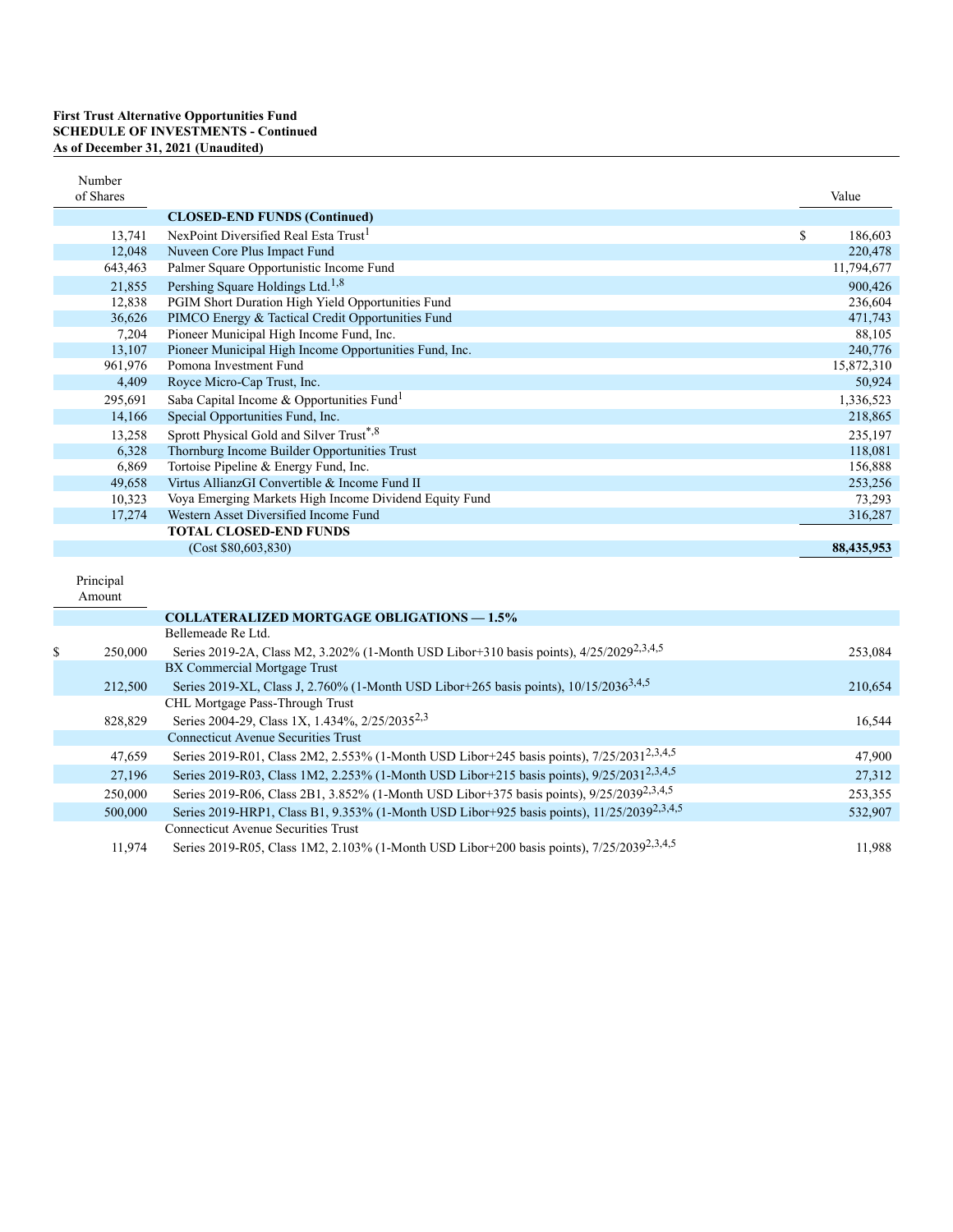| Principal<br>Amount |                                                                                                     | Value        |
|---------------------|-----------------------------------------------------------------------------------------------------|--------------|
|                     | <b>COLLATERALIZED MORTGAGE OBLIGATIONS (Continued)</b>                                              |              |
|                     | DSLA Mortgage Loan Trust                                                                            |              |
| \$<br>441,607       | Series 2004-AR2, Class X2, 2.228%, 11/19/2044 <sup>2,3</sup>                                        | \$<br>17,328 |
|                     | Eagle Ltd.                                                                                          |              |
| 750,000             | Series 2020-1, Class M2, 2.102% (1-Month USD Libor+200 basis points), 1/25/2030 <sup>2,3,4,5</sup>  | 739,589      |
|                     | Foursight Capital Automobile Receivables Trust                                                      |              |
| 200,000             | Series 2020-1, Class F, 4.620%, 6/15/2027 <sup>2,4</sup>                                            | 204,642      |
|                     | Freddie Mac Structured Agency Credit Risk Debt Notes                                                |              |
| 249,321             | Series 2018-SPI2, Class B, 3.807%, 5/25/2048 <sup>2,3,4</sup>                                       | 244,873      |
| 380,485             | Series 2018-SPI3, Class B, 4.145%, 8/25/2048 <sup>2,3,4</sup>                                       | 377,180      |
| 194,677             | Series 2018-SPI4, Class B, 4.502%, 11/25/2048 <sup>2,3,4</sup>                                      | 193,641      |
|                     | Luminent Mortgage Trust                                                                             |              |
| 151,088             | Series 2006-5, Class A1A, 0.482% (1-Month USD Libor+38 basis points), 7/25/2036 <sup>2,3,5</sup>    | 113,278      |
|                     | Morgan Stanley Mortgage Loan Trust                                                                  |              |
| 192,056             | Series 2006-13AX, Class A2, 0.442% (1-Month USD Libor+34 basis points), 10/25/2036 <sup>2,3,5</sup> | 82,046       |
|                     | <b>RALI</b> Trust                                                                                   |              |
| 86,650              | Series 2006-QA10, Class A1, 0.472% (1-Month USD Libor+37 basis points), 12/25/2036 <sup>2,3,5</sup> | 86,636       |
| 198,289             | Series 2006-QS2, Class 1A9, 5.500%, 2/25/2036 <sup>1,2</sup>                                        | 192,974      |
|                     | TOTAL COLLATERALIZED MORTGAGE OBLIGATIONS                                                           |              |
|                     | (Cost \$3,543,601)                                                                                  | 3,605,931    |
| Number<br>of Shares |                                                                                                     |              |

|        | <b>COMMON STOCKS <math>-1.2\%</math></b>   |         |
|--------|--------------------------------------------|---------|
|        | AEROSPACE/DEFENSE-EQUIPMENT - 0.0%         |         |
| 514    | Aerojet Rocketdyne Holdings, Inc.          | 24,035  |
|        | <b>APPLICATIONS SOFTWARE - 0.0%</b>        |         |
| 1.122  | Nuance Communications, Inc.*               | 62,069  |
|        | <b>COMMERCIAL SERVICES-FINANCE — 0.0%</b>  |         |
| 331    | IHS Markit Ltd. <sup>8</sup>               | 43,997  |
|        | ELECTRIC-INTEGRATED - 0.0%                 |         |
| 898    | PNM Resources, Inc.                        | 40,958  |
|        | ELECTRONIC COMPONENTS-SEMICONDUCTOR - 0.1% |         |
| 381    | Xilinx, Inc.                               | 80,783  |
|        | <b>INVESTMENT COMPANIES — 0.1%</b>         |         |
| 49,808 | First Eagle Alternative Capital BDC, Inc.  | 222,642 |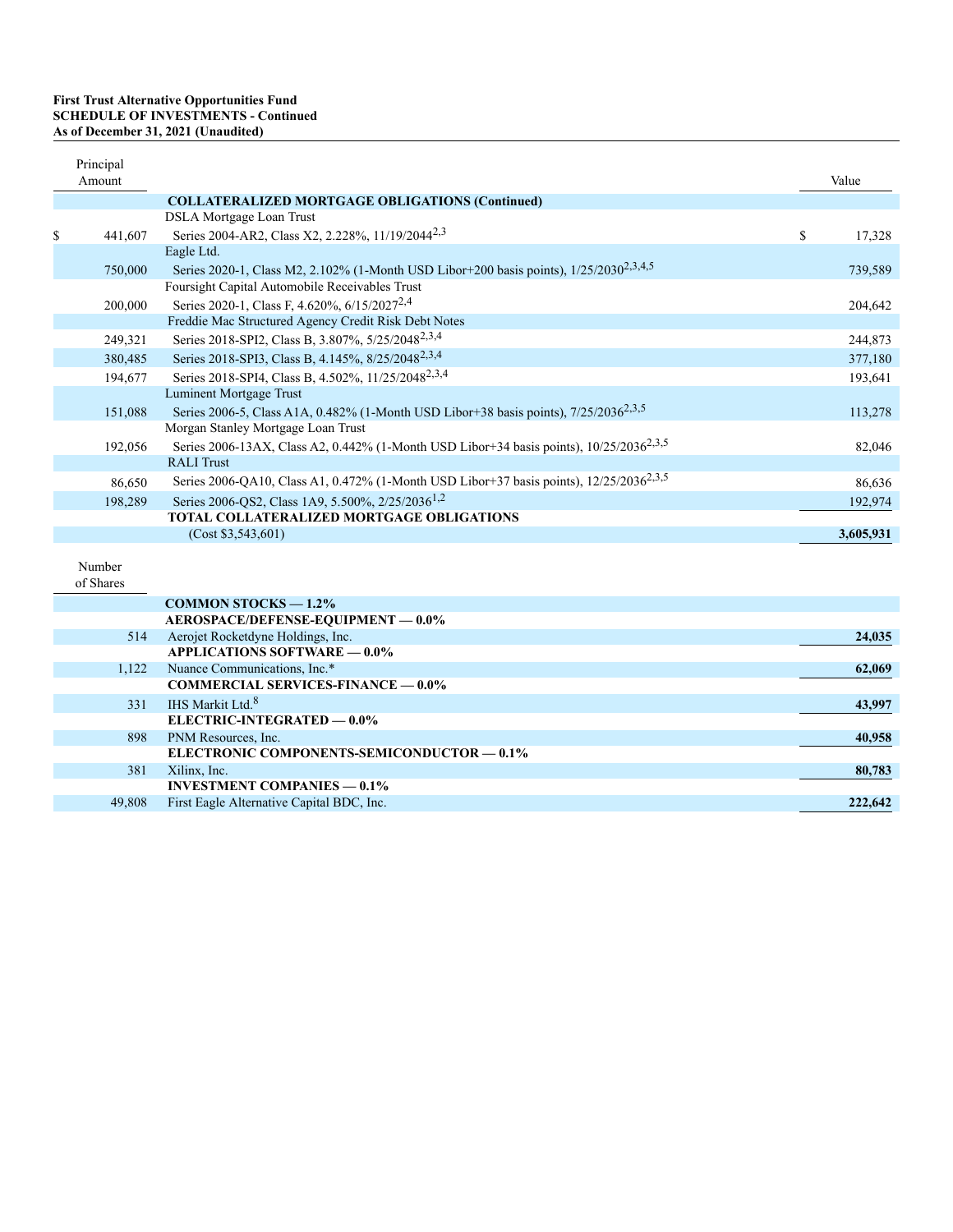| Number<br>of Shares |                                                              | Value                               |
|---------------------|--------------------------------------------------------------|-------------------------------------|
|                     | <b>COMMON STOCKS (Continued)</b>                             |                                     |
|                     | LIFE/HEALTH INSURANCE - 0.0%                                 |                                     |
| 718                 | Athene Holding Ltd. - Class A <sup>*,8</sup>                 | $\boldsymbol{\mathsf{s}}$<br>59,831 |
|                     | <b>MEDICAL INFORMATION SYSTEMS - 0.0%</b>                    |                                     |
| 1,225               | Change Healthcare, Inc.*                                     | 26,190                              |
|                     | MEDICAL-HM $-0.0\%$                                          |                                     |
| 382                 | Magellan Health, Inc.*                                       | 36,286                              |
|                     | <b>RETAIL-SPORTING GOODS - 0.0%</b>                          |                                     |
| 1,004               | Sportsman's Warehouse Holdings, Inc.*                        | 11,847                              |
|                     | <b>SPECIFIED PURPOSE ACQUISITIONS - 1.0%</b>                 |                                     |
| 136                 | 7GC & Co. Holdings, Inc. - Class A*                          | 1,325                               |
| 94                  | ABG Acquisition Corp. I - Class A <sup>*,8</sup>             | 917                                 |
| 1,722               | Accelerate Acquisition Corp. - Class A*                      | 16,738                              |
| 2,076               | Accretion Acquisition Corp.*                                 | 20,262                              |
| 1,456               | Ace Global Business Acquisition Ltd.*,8                      | 14,706                              |
| 1,774               | Achari Ventures Holdings Corp. I *                           | 17,492                              |
| 36                  | Advanced Merger Partners, Inc. - Class A <sup>*</sup>        | 350                                 |
| 2,667               | AF Acquisition Corp. - Class A*                              | 25,923                              |
| 20                  | African Gold Acquisition Corp. - Class A <sup>*,8</sup>      | 194                                 |
| 2,247               | Agba Acquisition Ltd.*,8                                     | 24,784                              |
| 300                 | Altitude Acquisition Corp. - Class A*                        | 2,970                               |
| 1,724               | American Acquisition Opportunity, Inc. - Class A*            | 17,343                              |
| 1,022               | Americas Technology Acquisition Corp. <sup>*,8</sup>         | 10,353                              |
| 3,489               | Apollo Strategic Growth Capital - Class A*, 8                | 34,436                              |
| 2,992               | Archimedes Tech SPAC Partners Co.*                           | 29,531                              |
| 1,804               | Aries I Acquisition Corp. - Class A*, 8                      | 18,040                              |
| 1,437               | Artisan Acquisition Corp. - Class A*, 8                      | 14,241                              |
| 568                 | Astrea Acquisition Corp. - Class A*                          | 5,612                               |
| 2,860               | Athlon Acquisition Corp. - Class A*                          | 27,914                              |
| 3,824               | Atlantic Avenue Acquisition Corp. - Class A*                 | 37,475                              |
| 236                 | Atlas Crest Investment Corp. II - Class A*                   | 2,296                               |
| 2,816               | Austerlitz Acquisition Corp. I - Class A*, 8                 | 27,343                              |
| 2,932               | Austerlitz Acquisition Corp. II - Class A <sup>*,8</sup>     | 28,499                              |
| 1,658               | Better World Acquisition Corp.*                              | 16,862                              |
| 1,456               | Big Sky Growth Partners, Inc. - Class A*                     | 14,138                              |
| 2,834               | Biotech Acquisition Co. - Class A <sup>*,8</sup>             | 27,887                              |
| 2,396               | Black Mountain Acquisition Corp. - Class A*                  | 23,553                              |
| 1,778               | Blockchain Moon Acquisition Corp.*                           | 17,407                              |
| 2,874               | Blue Safari Group Acquisition Corp. - Class A <sup>*,8</sup> | 28,639                              |
| 1,207               | Breeze Holdings Acquisition Corp.*                           | 12,323                              |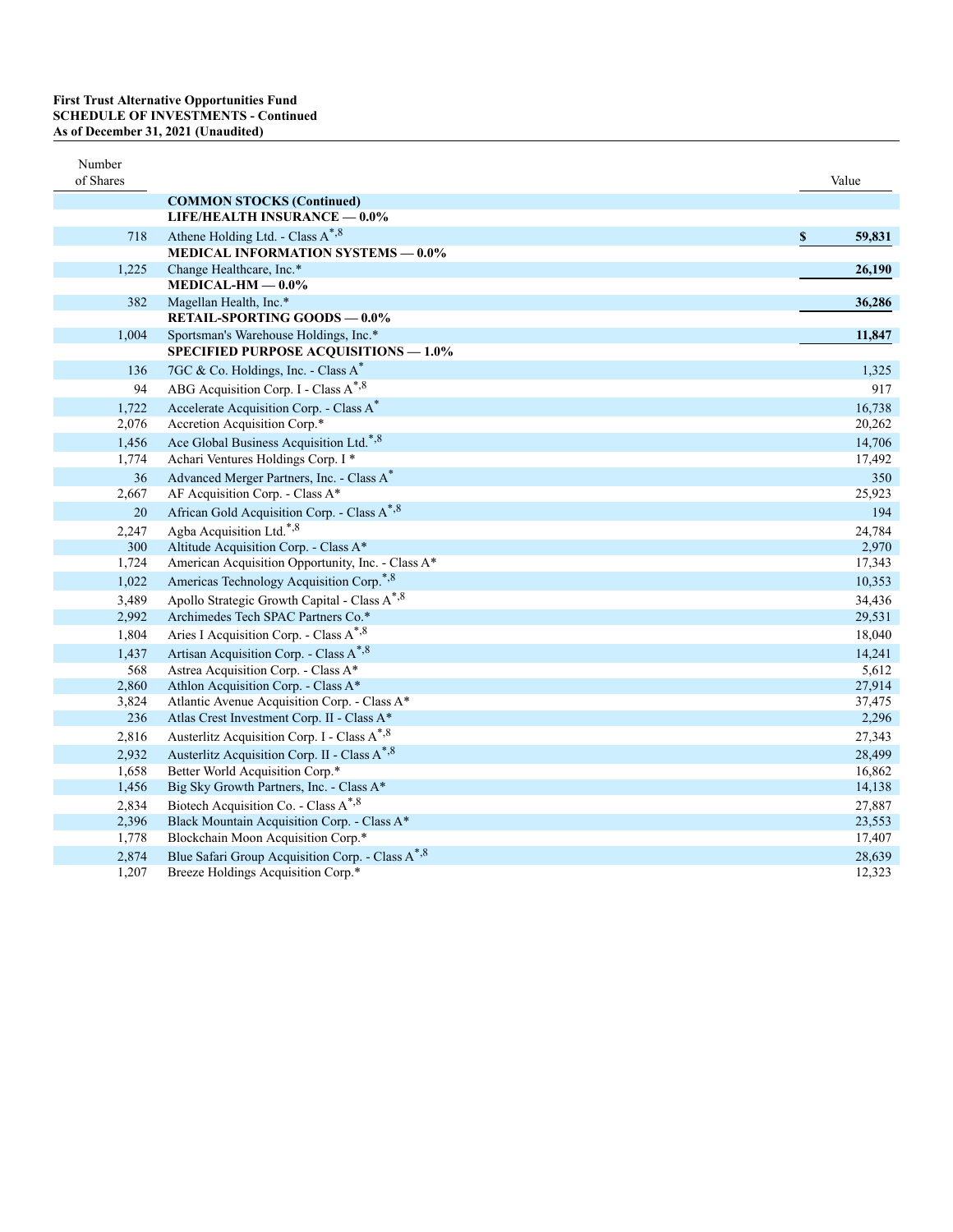| Number<br>of Shares |                                                              |               | Value  |
|---------------------|--------------------------------------------------------------|---------------|--------|
|                     | <b>COMMON STOCKS (Continued)</b>                             |               |        |
|                     | SPECIFIED PURPOSE ACQUISITIONS (Continued)                   |               |        |
| 1,299               | Brilliant Acquisition Corp. <sup>*,8</sup>                   | $\mathcal{S}$ | 13,250 |
| 1,722               | Build Acquisition Corp. - Class A*                           |               | 16,738 |
| 2,030               | Bull Horn Holdings Corp.*,8                                  |               | 20,300 |
| 1,450               | Burgundy Technology Acquisition Corp. - Class A*, 8          |               | 14,514 |
| 216                 | Capstar Special Purpose Acquisition Corp. - Class A*         |               | 2,151  |
| 585                 | CC Neuberger Principal Holdings III - Class A*, 8            |               | 5,780  |
| 135                 | CF Acquisition Corp. IV - Class A*                           |               | 1,323  |
| 1,720               | CF Acquisition Corp. VIII - Class A*                         |               | 17,166 |
| 2,935               | Churchill Capital Corp. VI - Class A*                        |               | 28,704 |
| 2,875               | Churchill Capital Corp. VII - Class A*                       |               | 28,261 |
| 15                  | Colicity, Inc. - Class A*                                    |               | 146    |
| 2,445               | Colombier Acquisition Corp. - Class A*                       |               | 23,570 |
| 642                 | Concord Acquisition Corp. - Class A*                         |               | 6,677  |
| 1,215               | Corazon Capital V838 Monoceros Corp. - Class A*, 8           |               | 11,749 |
| 351                 | Corner Growth Acquisition Corp. - Class A <sup>*,8</sup>     |               | 3,440  |
| 2,805               | Corner Growth Acquisition Corp. 2 - Class A <sup>*,8</sup>   |               | 27,741 |
| 2,151               | Data Knights Acquisition Corp. - Class A*                    |               | 21,725 |
| 1,764               | Deep Medicine Acquisition Corp. - Class A*                   |               | 17,322 |
| 2,456               | Delwinds Insurance Acquisition Corp. - Class A*              |               | 24,339 |
| 930                 | DHC Acquisition Corp. - Class A*, 8                          |               | 9,049  |
| 2,913               | DILA Capital Acquisition Corp. - Class A*                    |               | 28,256 |
| 698                 | dMY Technology Group, Inc. VI*                               |               | 6,853  |
| 1,068               | Dune Acquisition Corp. - Class A*                            |               | 10,573 |
| 1,578               | East Resources Acquisition Co. - Class A*                    |               | 15,575 |
| 1,760               | Edify Acquisition Corp. - Class A*                           |               | 17,195 |
| 923                 | Edoc Acquisition Corp. - Class A*,8                          |               | 9,433  |
| 702                 | EdtechX Holdings Acquisition Corp. II*                       |               | 7,034  |
| 1,410               | Eucrates Biomedical Acquisition Corp. <sup>*,8</sup>         |               | 13,762 |
| 2,109               | Far Peak Acquisition Corp. - Class A <sup>*,8</sup>          |               | 21,217 |
| 1,712               | Fast Acquisition Corp. II - Class A*                         |               | 16,641 |
| 1,765               | Financial Strategies Acquisition Corp.*                      |               | 18,091 |
| 93                  | Fintech Evolution Acquisition Group - Class A <sup>*,8</sup> |               | 904    |
| 236                 | Flame Acquisition Corp. - Class A*                           |               | 2,294  |
| 390                 | Fortress Value Acquisition Corp. III - Class A*              |               | 3,810  |
| 474                 | Fusion Acquisition Corp. II - Class A*                       |               | 4,598  |
| 1,455               | G Squared Ascend II, Inc. - Class A*, 8                      |               | 14.026 |
| 2,888               | GigInternational1, Inc.*                                     |               | 28,678 |
| 1,438               | Global Consumer Acquisition Corp.*                           |               | 14,265 |
| 2,109               | Globis Acquisition Corp.*                                    |               | 21,343 |
| 142                 | Golden Falcon Acquisition Corp. - Class A*                   |               | 1,389  |
| 2,932               | Golden Path Acquisition Corp.*,8                             |               | 29,203 |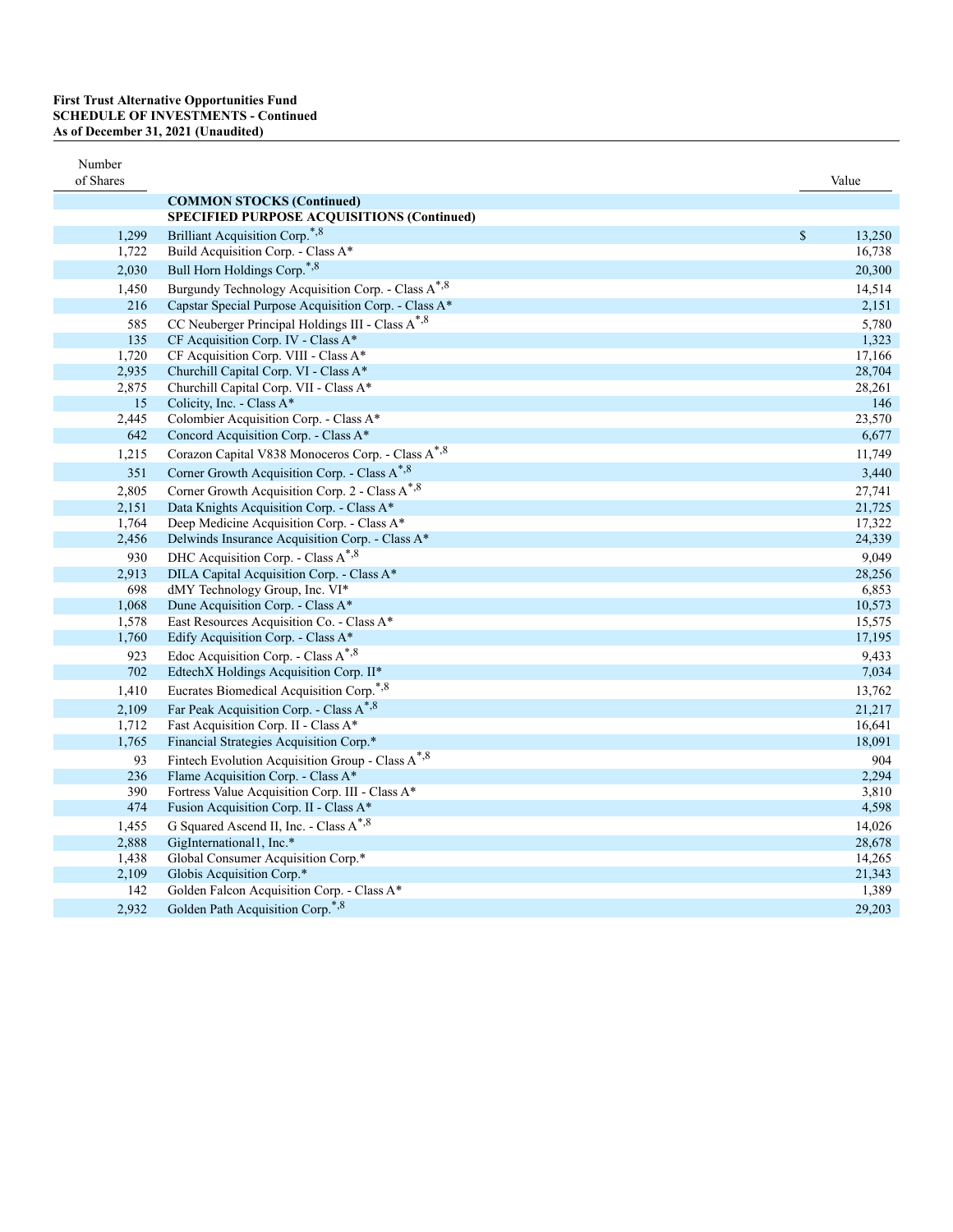| Number<br>of Shares |                                                                    |             | Value  |
|---------------------|--------------------------------------------------------------------|-------------|--------|
|                     | <b>COMMON STOCKS (Continued)</b>                                   |             |        |
|                     | SPECIFIED PURPOSE ACQUISITIONS (Continued)                         |             |        |
|                     | 1,582 Goldenbridge Acquisition Ltd.*,8                             | $\mathbb S$ | 15,709 |
|                     | 661 Gores Holdings VII, Inc. - Class A*                            |             | 6,465  |
|                     | 255 Gores Metropoulos II, Inc. - Class A*                          |             | 2,542  |
|                     | 2,885 Graf Acquisition Corp. IV*                                   |             | 27,869 |
|                     | 102 Healthcare Services Acquisition Corp. - Class A*               |             | 996    |
|                     | 1,796 Hennessy Capital Investment Corp. V - Class A*               |             | 17,493 |
|                     | 3,548 IG Acquisition Corp. - Class A*                              |             | 34,806 |
|                     | 265 InterPrivate II Acquisition Corp. - Class A*                   |             | 2,570  |
|                     | 295 InterPrivate III Financial Partners, Inc. - Class A*           |             | 2,923  |
|                     | 2,192 Isleworth Healthcare Acquisition Corp.*                      |             | 21,569 |
|                     | 592 Jack Creek Investment Corp. - Class A <sup>*,8</sup>           |             | 5,778  |
|                     | 2,848 Jaws Mustang Acquisition Corp. - Class A <sup>*,8</sup>      |             | 27,768 |
|                     | 1,736 Kadem Sustainable Impact Corp. - Class A*                    |             | 16,822 |
|                     | 562 Kairos Acquisition Corp. - Class A <sup>*,8</sup>              |             | 5,502  |
|                     | 1,069 Khosla Ventures Acquisition Co. III - Class A*               |             | 10,433 |
|                     | 1,160 Kingswood Acquisition Corp. - Class A*                       |             | 11,716 |
|                     | 682 KINS Technology Group, Inc. - Class A*                         |             | 6,800  |
|                     | 1,804 KKR Acquisition Holdings I Corp. - Class A*                  |             | 17,571 |
|                     | 478 KludeIn I Acquisition Corp. - Class A*                         |             | 4,680  |
|                     | 1,038 L&F Acquisition Corp. - Class A <sup>*,8</sup>               |             | 10,411 |
|                     | 1,164 Lakeshore Acquisition I Corp. - Class A*, 8                  |             | 11,477 |
|                     | 584 Learn CW Investment Corp. - Class A <sup>*,8</sup>             |             | 5,834  |
|                     | 2,508 Levere Holdings Corp. - Class A*, 8                          |             | 24,428 |
|                     | 1,868 Lionheart Acquisition Corp. II - Class A*                    |             | 18,605 |
|                     | 255 Longview Acquisition Corp. II - Class A*                       |             | 2,509  |
|                     | 628 Malacca Straits Acquisition Co., Ltd. - Class A <sup>*,8</sup> |             | 6,286  |
|                     | 1,685 Maquia Capital Acquisition Corp. - Class A*                  |             | 16,917 |
|                     | 950 MDH Acquisition Corp. - Class A*                               |             | 9,310  |
|                     | 474 Medicus Sciences Acquisition Corp. - Class A*, 8               |             | 4,607  |
|                     | 4,094 Merida Merger Corp. I <sup>*,1</sup>                         |             | 40,899 |
|                     | 2,530 Model Performance Acquisition Corp. - Class A <sup>*,8</sup> |             | 25,249 |
|                     | 2,256 Monterey Bio Acquisition Corp.*                              |             | 22,312 |
|                     | 284 Moringa Acquisition Corp. - Class A <sup>*,8</sup>             |             | 2,755  |
|                     | 2,885 Mountain Crest Acquisition Corp. III*                        |             | 28,533 |
|                     | 2,728 Natural Order Acquisition Corp.*                             |             | 26,789 |
|                     | 9 New Vista Acquisition Corp. - Class A <sup>*,8</sup>             |             | 88     |
|                     | 2,670 Newbury Street Acquisition Corp.*                            |             | 25,899 |
|                     | 711 Noble Rock Acquisition Corp. - Class A <sup>*,8</sup>          |             | 6,890  |
|                     | 2,282 Nocturne Acquisition Corp. <sup>*,8</sup>                    |             | 22,820 |
|                     | 2,885 OceanTech Acquisitions I Corp. - Class A*                    |             | 28,648 |
|                     | 1,158 Omnichannel Acquisition Corp. - Class A*                     |             | 11,522 |
|                     |                                                                    |             |        |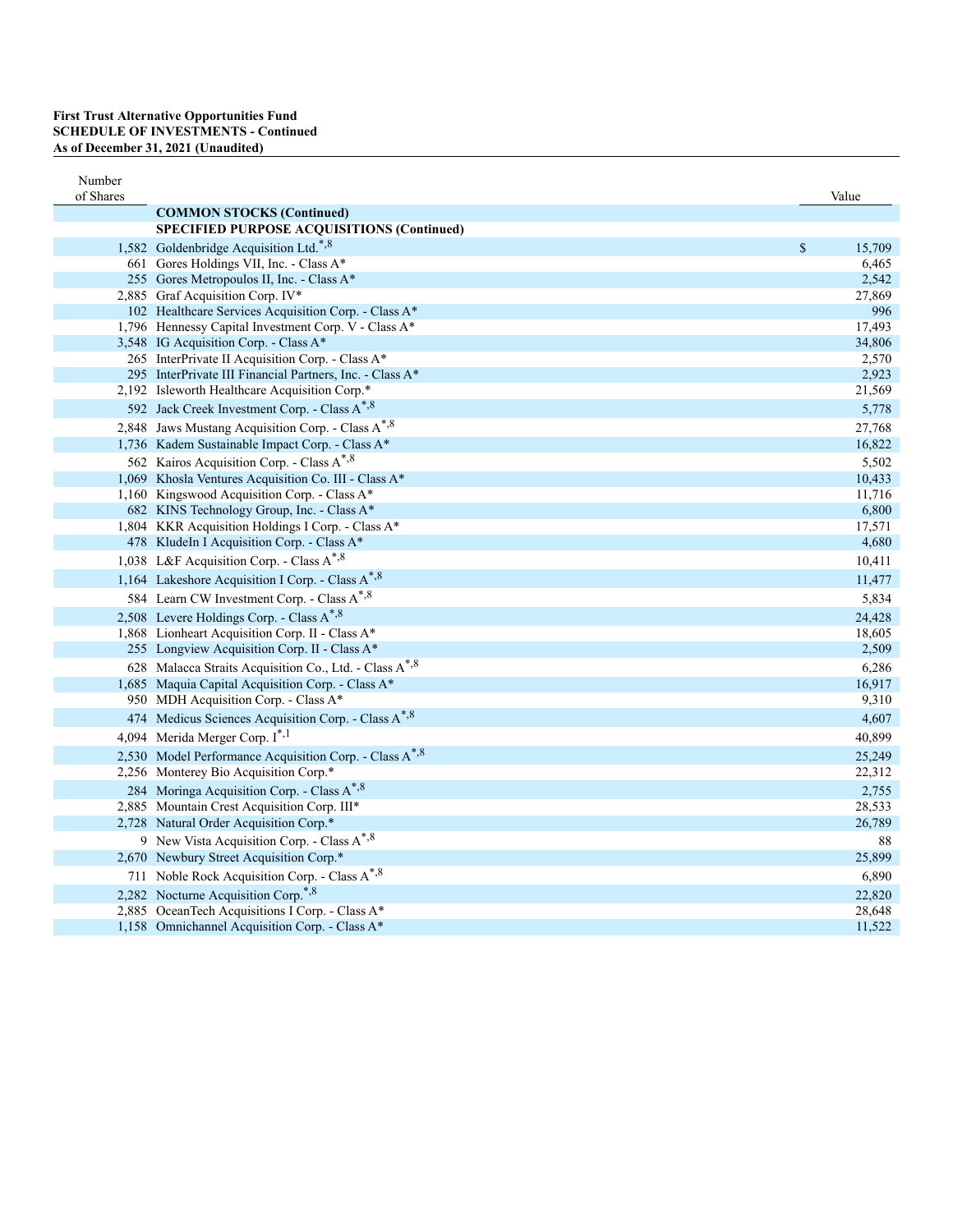| Number<br>of Shares |                                                                                                                                             | Value                     |
|---------------------|---------------------------------------------------------------------------------------------------------------------------------------------|---------------------------|
|                     | <b>COMMON STOCKS (Continued)</b>                                                                                                            |                           |
|                     | SPECIFIED PURPOSE ACQUISITIONS (Continued)                                                                                                  |                           |
|                     | 2,500 Orion Biotech Opportunities Corp. - Class A*, 8                                                                                       | \$<br>24,175              |
|                     | 2,876 Osiris Acquisition Corp. - Class A*                                                                                                   | 27,840                    |
|                     | 1,936 OTR Acquisition Corp. - Class A*                                                                                                      | 19,573                    |
|                     | 564 Periphas Capital Partnering Corp. - Class A*                                                                                            | 13,745                    |
|                     | 3,382 Petra Acquisition, Inc.*                                                                                                              | 34,496                    |
|                     | 646 Phoenix Biotech Acquisition Corp. - Class A*                                                                                            | 6,402                     |
|                     | 5 Pivotal Investment Corp. III - Class A*                                                                                                   | 49                        |
|                     | 720 Post Holdings Partnering Corp. - Class A*                                                                                               | 7,056                     |
|                     | 375 Priveterra Acquisition Corp. - Class A*                                                                                                 | 3,641                     |
|                     | 470 Progress Acquisition Corp. - Class A*                                                                                                   | 4,587                     |
|                     | 1,833 PROOF Acquisition Corp. I*                                                                                                            | 18,348                    |
|                     | 3,276 Property Solutions Acquisition Corp. II - Class A*                                                                                    | 31,810                    |
|                     | 696 PropTech Investment Corp. II - Class A*                                                                                                 | 6,786                     |
|                     | 1,774 Recharge Acquisition Corp. - Class A*                                                                                                 | 17,527                    |
|                     | 1,125 RedBall Acquisition Corp. - Class A*,8                                                                                                | 11,160                    |
|                     | 590 Sanaby Health Acquisition Corp. I - Class A*                                                                                            | 5,859                     |
|                     | 1,023 Sandbridge X2 Corp. - Class A*                                                                                                        | 9,923                     |
|                     | 351 ScION Tech Growth I - Class A*, 8                                                                                                       | 3,426                     |
|                     | 2,424 ScION Tech Growth II - Class A*,8                                                                                                     | 23,586                    |
|                     | 2,884 Senior Connect Acquisition Corp. I - Class A*                                                                                         | 28,090                    |
|                     | 372 Silver Spike Acquisition Corp. II - Class A <sup>*,8</sup>                                                                              | 3,616                     |
|                     | 1,206 Spartan Acquisition Corp. III - Class A*                                                                                              | 11,903                    |
|                     | 2,738 SPK Acquisition Corp.*                                                                                                                | 27,134                    |
|                     | 3,666 Sports Entertainment Acquisition Corp. - Class A*                                                                                     | 36,367                    |
|                     | 888 SportsMap Tech Acquisition Corp.*                                                                                                       | 8,725                     |
|                     | 710 SportsTek Acquisition Corp. - Class A*                                                                                                  | 6,915                     |
|                     | 14 SVF Investment Corp. 2 <sup>*,8</sup>                                                                                                    | 139                       |
|                     | 2,181 SVF Investment Corp. 3 - Class A <sup>*,8</sup>                                                                                       | 21,810                    |
|                     | 186 Tailwind International Acquisition Corp. - Class A <sup>*,8</sup>                                                                       | 1,813                     |
|                     | 1,896 Tastemaker Acquisition Corp. - Class A*                                                                                               | 18,751                    |
|                     | 1,722 Tech and Energy Transition Corp. - Class A*                                                                                           | 16,738                    |
|                     | 1,418 Tekkorp Digital Acquisition Corp. - Class A <sup>*,8</sup>                                                                            | 14,081                    |
|                     | 852 TG Venture Acquisition Corp.*                                                                                                           | 8,358                     |
|                     | 2,463 Thayer Ventures Acquisition Corp. - Class A*                                                                                          | 24,876                    |
|                     | 1,623 Trebia Acquisition Corp. - Class A*,8                                                                                                 | 16,165                    |
|                     | 2,002 Tuscan Holdings Corp. $II^{\ast,1}$                                                                                                   | 20,420                    |
|                     | 378 Twelve Seas Investment Co.*                                                                                                             | 3,667                     |
|                     | 1,990 Ventoux CCM Acquisition Corp.*                                                                                                        | 19,920                    |
|                     |                                                                                                                                             |                           |
|                     |                                                                                                                                             |                           |
|                     |                                                                                                                                             |                           |
|                     | 940 Venus Acquisition Corp. <sup>*,8</sup><br>1,475 Vistas Media Acquisition Co., Inc. - Class A*<br>1,805 Viveon Health Acquisition Corp.* | 9,475<br>15,001<br>18,086 |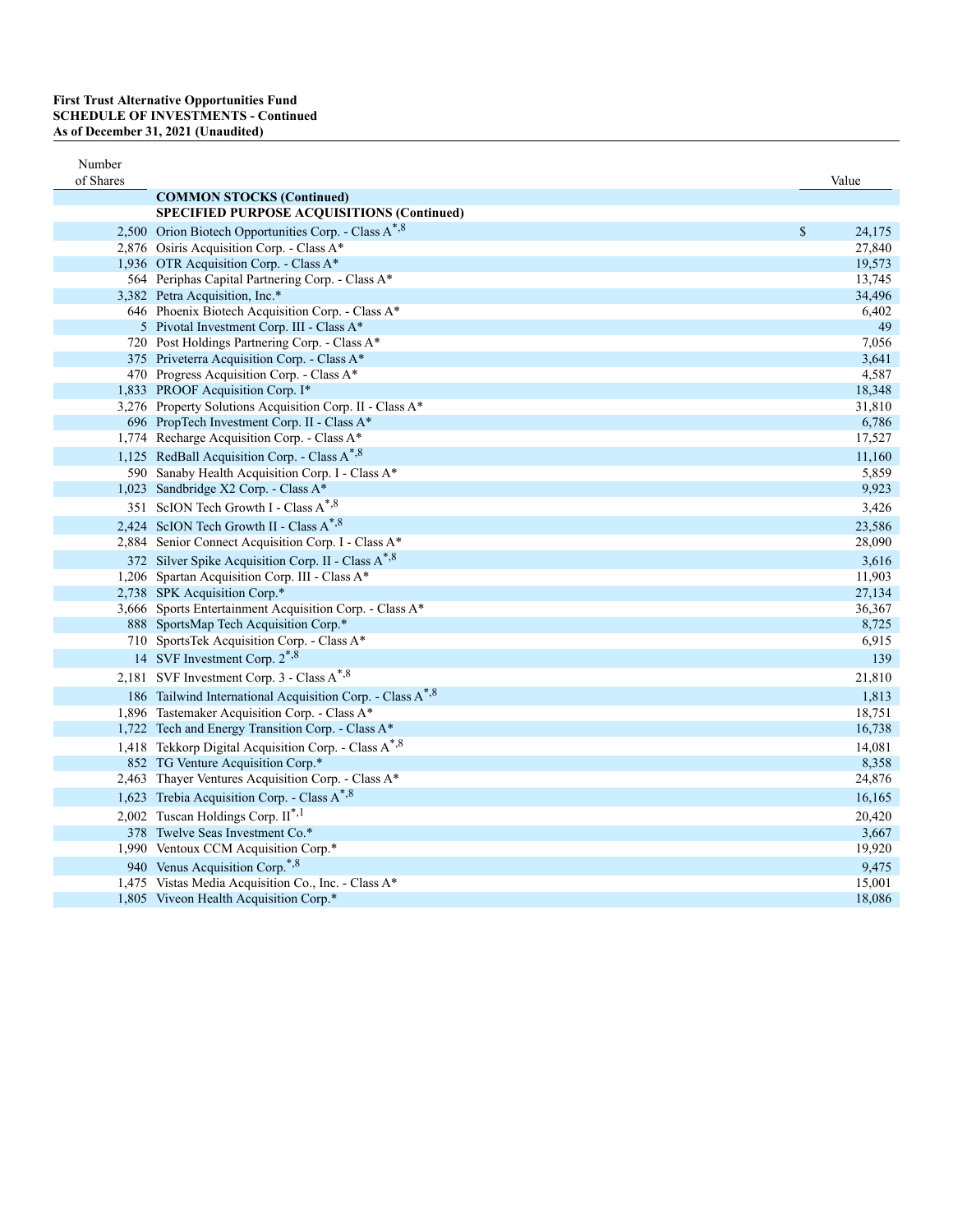# **First Trust Alternative Opportunities Fund<br>SCHEDULE OF INVESTMENTS - Continued<br>As of December 31, 2021 (Unaudited)**

| Number<br>of Shares |                                                                    | Value        |
|---------------------|--------------------------------------------------------------------|--------------|
|                     | <b>COMMON STOCKS (Continued)</b>                                   |              |
|                     | SPECIFIED PURPOSE ACQUISITIONS (Continued)                         |              |
|                     | 1,418 Yellowstone Acquisition Co. - Class A*                       | \$<br>14,421 |
|                     | 968 Zanite Acquisition Corp. - Class A*                            | 9,854        |
|                     |                                                                    | 2,317,752    |
|                     | <b>TOTAL COMMON STOCKS</b>                                         |              |
|                     | (Cost \$2,892,779)                                                 | 2,926,390    |
| Principal<br>Amount |                                                                    |              |
|                     | <b>CORPORATE BONDS - 0.1%</b>                                      |              |
|                     | $FINANCIALS - 0.1%$                                                |              |
|                     | BlackRock Capital Investment Corp.                                 |              |
| \$<br>81,190        | 5.000%, 6/15/20229                                                 | 82,306       |
|                     | PennantPark Floating Rate Capital Ltd.                             |              |
| 200,000             | 4.250%, $4/1/2026^2$                                               | 202,699      |
|                     |                                                                    | 285,005      |
|                     | <b>TOTAL CORPORATE BONDS</b>                                       |              |
|                     | (Cost \$278,060)                                                   | 285,005      |
| Number<br>of Shares |                                                                    |              |
|                     | <b>EXCHANGE-TRADED DEBT SECURITIES - 0.2%</b>                      |              |
|                     | $FINANCIALS - 0.2%$                                                |              |
|                     | First Eagle Alternative Capital BDC, Inc.                          |              |
| 12,186              | $5.000\%$ , $5/25/2026^2$                                          | 311,352      |
|                     | Oxford Square Capital Corp.                                        |              |
| 2,423               | $6.500\%, 3/30/2024^{1,2}$                                         | 61,338       |
|                     | XAI Octagon Floating Rate Alternative Income Term Trust            |              |
| 2.134               | 6.500%, 3/31/2026 <sup>2</sup>                                     | 55,762       |
|                     |                                                                    | 428,452      |
|                     | <b>TOTAL EXCHANGE-TRADED DEBT SECURITIES</b>                       |              |
|                     | (Cost \$423,412)                                                   | 428,452      |
|                     | <b>MUTUAL FUNDS - 5.0%</b>                                         |              |
|                     | 878,063 Jones Lang LaSalle Income Property Trust, Inc. - Class M-I | 11,924,090   |
|                     | <b>TOTAL MUTUAL FUNDS</b>                                          |              |
|                     | (Cost \$10,650,000)                                                | 11,924,090   |
|                     | <b>PRIVATE INVESTMENT FUNDS - 23.1%</b>                            |              |
|                     | 386.221 Bailard Real Estate Investment Trust                       | 11,826,069   |
|                     | N/A DSC Meridian Credit Opportunities Onshore Fund LP              | 6, 191, 727  |
|                     | N/A Hudson Bay Fund LP                                             | 6,164,645    |
|                     | N/A Linden Investors LP                                            | 6,230,685    |
|                     | N/A Pender Capital Asset Based Lending Fund I, L.P.                | 10,308,905   |
|                     |                                                                    |              |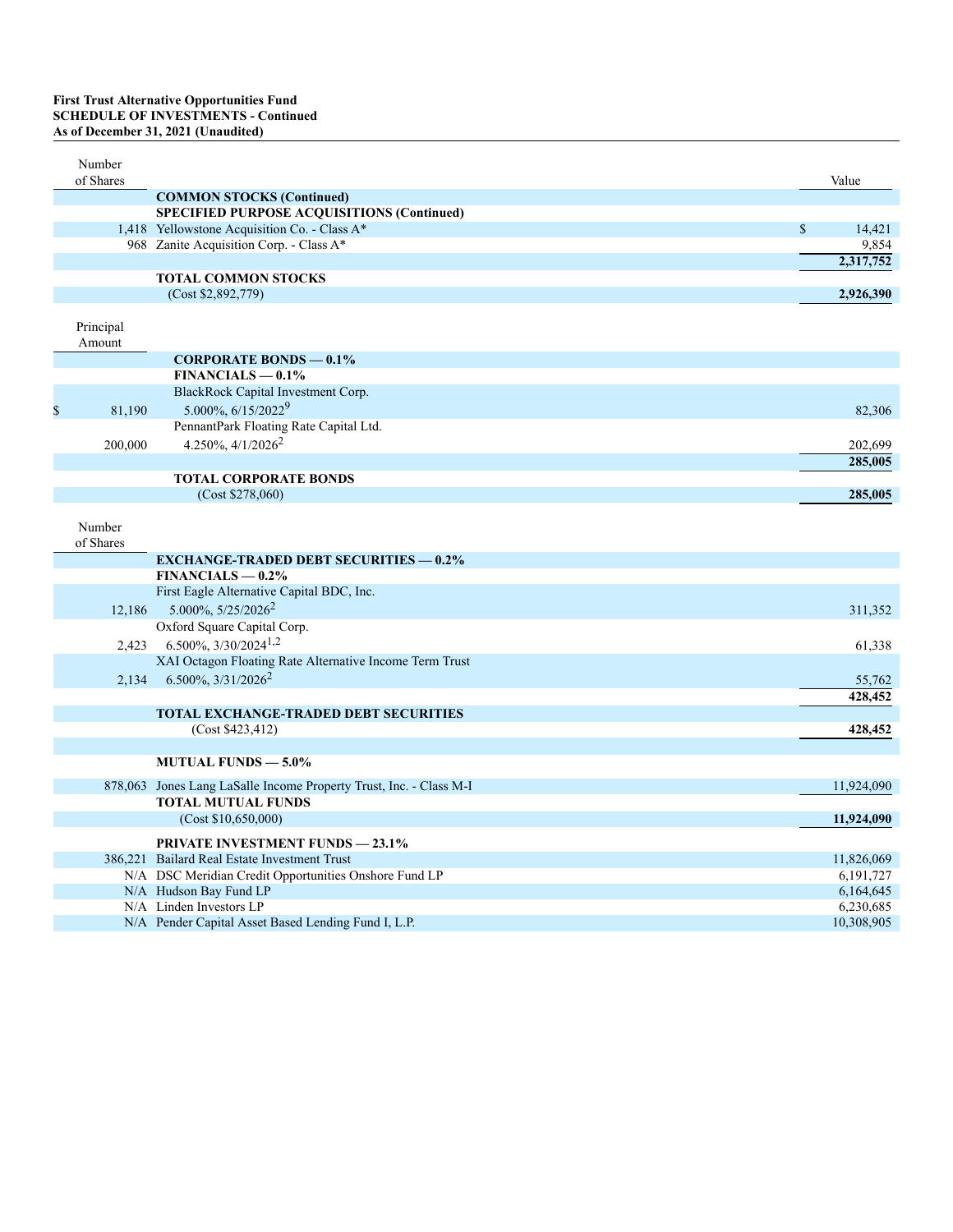| of Shares<br>Value<br><b>PRIVATE INVESTMENT FUNDS (Continued)</b><br>\$<br>2,352,595<br>N/A Seer Capital Partners Fund L.P.<br>4,289 ShoreBridge Point72 Select, LLC<br>5,806,938<br>N/A Walleye Opportunities Fund LP<br>6,221,597<br>N/A Whitebox Asymmetric Opportunities Fund, LP<br>22,840<br><b>TOTAL PRIVATE INVESTMENT FUNDS</b><br>(Cost \$49,469,479)<br>55,126,001<br>$RIGHTS - 0.0\%$<br>2,076 Accretion Acquisition Corp., Expiration Date: October 25, 2022*<br>2,247 Agba Acquisition Ltd., Expiration Date: February 6, 2022 <sup>*,8</sup><br>2,120 Benessere Capital Acquisition Corp., Expiration Date: January 4, 2022* |     |
|---------------------------------------------------------------------------------------------------------------------------------------------------------------------------------------------------------------------------------------------------------------------------------------------------------------------------------------------------------------------------------------------------------------------------------------------------------------------------------------------------------------------------------------------------------------------------------------------------------------------------------------------|-----|
|                                                                                                                                                                                                                                                                                                                                                                                                                                                                                                                                                                                                                                             |     |
|                                                                                                                                                                                                                                                                                                                                                                                                                                                                                                                                                                                                                                             |     |
|                                                                                                                                                                                                                                                                                                                                                                                                                                                                                                                                                                                                                                             |     |
|                                                                                                                                                                                                                                                                                                                                                                                                                                                                                                                                                                                                                                             |     |
|                                                                                                                                                                                                                                                                                                                                                                                                                                                                                                                                                                                                                                             |     |
|                                                                                                                                                                                                                                                                                                                                                                                                                                                                                                                                                                                                                                             |     |
|                                                                                                                                                                                                                                                                                                                                                                                                                                                                                                                                                                                                                                             |     |
|                                                                                                                                                                                                                                                                                                                                                                                                                                                                                                                                                                                                                                             |     |
|                                                                                                                                                                                                                                                                                                                                                                                                                                                                                                                                                                                                                                             | 664 |
|                                                                                                                                                                                                                                                                                                                                                                                                                                                                                                                                                                                                                                             | 337 |
|                                                                                                                                                                                                                                                                                                                                                                                                                                                                                                                                                                                                                                             | 859 |
| 1,778 Blockchain Moon Acquisition Corp., Expiration Date: October 18, 2022*                                                                                                                                                                                                                                                                                                                                                                                                                                                                                                                                                                 | 622 |
| 2,874 Blue Safari Group Acquisition Corp., Expiration Date: December 8, 2023 <sup>*,8</sup><br>1,945                                                                                                                                                                                                                                                                                                                                                                                                                                                                                                                                        |     |
| 1,207 Breeze Holdings Acquisition Corp., Expiration Date: May 24, 2027*                                                                                                                                                                                                                                                                                                                                                                                                                                                                                                                                                                     | 255 |
| 1,299 Brilliant Acquisition Corp., Expiration Date: March 20, 2022 <sup>*,8</sup>                                                                                                                                                                                                                                                                                                                                                                                                                                                                                                                                                           | 211 |
| 1,764 Deep Medicine Acquisition Corp., Expiration Date: November 14, 2022*                                                                                                                                                                                                                                                                                                                                                                                                                                                                                                                                                                  | 564 |
| 2,245 East Stone Acquisition Corp., Expiration Date: February 24, 2022 <sup>*,8</sup><br>1,010                                                                                                                                                                                                                                                                                                                                                                                                                                                                                                                                              |     |
| 923 Edoc Acquisition Corp., Expiration Date: May 9, 2022*, 8                                                                                                                                                                                                                                                                                                                                                                                                                                                                                                                                                                                | 305 |
| 2,932 Golden Path Acquisition Corp., Expiration Date: March 22, 2023 <sup>*,8</sup>                                                                                                                                                                                                                                                                                                                                                                                                                                                                                                                                                         | 821 |
| Goldenbridge Acquisition Ltd., Expiration Date: October 27, 2025*,8<br>1,582                                                                                                                                                                                                                                                                                                                                                                                                                                                                                                                                                                | 308 |
| 2,530 Model Performance Acquisition Corp., Expiration Date: October 6, 2022 <sup>*,8</sup>                                                                                                                                                                                                                                                                                                                                                                                                                                                                                                                                                  | 911 |
| 2,885 Mountain Crest Acquisition Corp. III, Expiration Date: January 11, 2028*<br>1,587                                                                                                                                                                                                                                                                                                                                                                                                                                                                                                                                                     |     |
| 2,282 Nocturne Acquisition Corp., Expiration Date: September 29, 2022 <sup>*,8</sup>                                                                                                                                                                                                                                                                                                                                                                                                                                                                                                                                                        | 892 |
| 4,279 Special Opportunities Fund, Inc., Expiration Date: January 21, 2022*                                                                                                                                                                                                                                                                                                                                                                                                                                                                                                                                                                  | 188 |
| 2,738 SPK Acquisition Corp., Expiration Date: March 7, 2023*                                                                                                                                                                                                                                                                                                                                                                                                                                                                                                                                                                                | 958 |
| 1,990 Ventoux CCM Acquisition Corp., Expiration Date: June 23, 2022*                                                                                                                                                                                                                                                                                                                                                                                                                                                                                                                                                                        | 418 |
| 940 Venus Acquisition Corp., Expiration Date: November 7, 2022 <sup>*,8</sup>                                                                                                                                                                                                                                                                                                                                                                                                                                                                                                                                                               | 263 |
| 1,805 Viveon Health Acquisition Corp., Expiration Date: February 17, 2022*                                                                                                                                                                                                                                                                                                                                                                                                                                                                                                                                                                  | 332 |
| <b>TOTAL RIGHTS</b>                                                                                                                                                                                                                                                                                                                                                                                                                                                                                                                                                                                                                         |     |
| (Cost \$0)<br>13,450                                                                                                                                                                                                                                                                                                                                                                                                                                                                                                                                                                                                                        |     |
| UNITS $-0.6\%$                                                                                                                                                                                                                                                                                                                                                                                                                                                                                                                                                                                                                              |     |
| <b>SPECIFIED PURPOSE ACQUISITIONS - 0.6%</b>                                                                                                                                                                                                                                                                                                                                                                                                                                                                                                                                                                                                |     |
| 1,464 8i ACQUISITION 2 Corp. <sup>*,8</sup><br>15,079                                                                                                                                                                                                                                                                                                                                                                                                                                                                                                                                                                                       |     |
| 1,489 Alpha Star Acquisition Corp. <sup>*,8</sup><br>15,247                                                                                                                                                                                                                                                                                                                                                                                                                                                                                                                                                                                 |     |
| 2,330 ALSP Orchid Acquisition Corp. I*,8<br>23,416                                                                                                                                                                                                                                                                                                                                                                                                                                                                                                                                                                                          |     |
| 1,467 AltEnergy Acquisition Corp.*<br>14.802                                                                                                                                                                                                                                                                                                                                                                                                                                                                                                                                                                                                |     |
| 195 Apeiron Capital Investment Corp.*<br>1,964                                                                                                                                                                                                                                                                                                                                                                                                                                                                                                                                                                                              |     |
| 1,050 Arisz Acquisition Corp.*<br>10,563<br>1,182 Ault Disruptive Technologies Corp.*<br>11,974                                                                                                                                                                                                                                                                                                                                                                                                                                                                                                                                             |     |
| 2,964 Avalon Acquisition, Inc.*<br>29,966                                                                                                                                                                                                                                                                                                                                                                                                                                                                                                                                                                                                   |     |
| 143 B Riley Principal 250 Merger Corp.*<br>1,423                                                                                                                                                                                                                                                                                                                                                                                                                                                                                                                                                                                            |     |
| 2,938 Battery Future Acquisition Corp. <sup>*,8</sup><br>29,380                                                                                                                                                                                                                                                                                                                                                                                                                                                                                                                                                                             |     |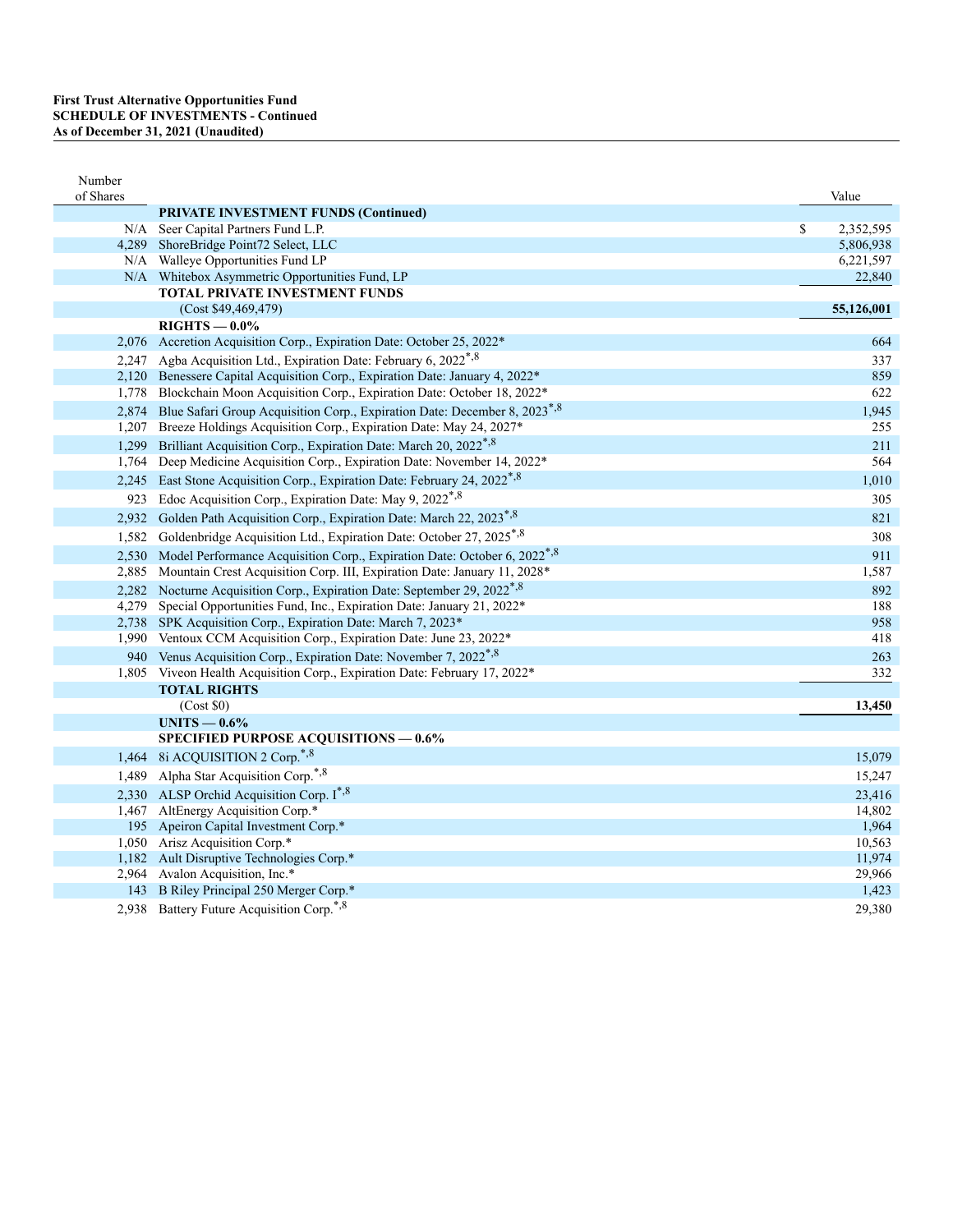| Number                |                                                             |             |              |
|-----------------------|-------------------------------------------------------------|-------------|--------------|
| of Shares             | <b>UNITS</b> (Continued)                                    |             | Value        |
|                       | SPECIFIED PURPOSE ACQUISITIONS (Continued)                  |             |              |
| 824                   | BioPlus Acquisition Corp. <sup>*,8</sup>                    | $\mathbb S$ | 8,240        |
| $\mathbf{1}$          | Black Mountain Acquisition Corp.*                           |             | 10           |
| 391                   | Blockchain Coinvestors Acquisition Corp. I*,8               |             | 3,953        |
| 3,089                 | Blue Ocean Acquisition Corp. <sup>*,8</sup>                 |             | 30,890       |
| 2,069                 | Bullpen Parlay Acquisition Co.*,8                           |             | 21,000       |
| 2,933                 | Cactus Acquisition Corp. 1 Ltd.*,8                          |             | 29,477       |
| $\mathbf{1}$          | Colombier Acquisition Corp.*                                |             | 10           |
| 627                   | Crescera Capital Acquisition Corp. <sup>*,8</sup>           |             | 6,283        |
| 637                   | Digital Health Acquisition Corp.*                           |             | 6,507        |
| 1                     | dMY Technology Group, Inc. VI*                              |             | 10           |
| 592                   | Enterprise 4.0 Technology Acquisition Corp. <sup>*,8</sup>  |             | 5,961        |
| 2,938                 | EVe Mobility Acquisition Corp.*, 8                          |             | 29,409       |
| 921                   | Everest Consolidator Acquisition Corp.*                     |             | 9,238        |
| 593                   | ExcelFin Acquisition Corp.*                                 |             | 5,960        |
| 1,061                 | Finnovate Acquisition Corp. <sup>*,8</sup>                  |             | 10,737       |
| 5                     | Fortress Value Acquisition Corp. III*                       |             | 50           |
| $\overline{c}$        | Fusion Acquisition Corp. II*                                |             | $20\,$       |
| 1,652                 | Games & Esports Experience Acquisition Corp. <sup>*,8</sup> |             | 16,751       |
| 2,354                 | Genesis Growth Tech Acquisition Corp. <sup>*,8</sup>        |             | 23,705       |
| 253                   | Glass Houses Acquisition Corp.*                             |             | 2,502        |
| 2,532                 | Global SPAC Partners Co.*,8                                 |             | 25,345       |
| 1,763<br>$\mathbf{1}$ | Globalink Investment, Inc.*<br>Graf Acquisition Corp. IV*   |             | 18,141<br>10 |
| 783                   | Green Visor Financial Technology Acquisition Corp. I*,8     |             | 7,869        |
| 1,765                 | Growth For Good Acquisition Corp.*,8                        |             | 17,615       |
| 1,348                 | Healthcare AI Acquisition Corp. <sup>*,8</sup>              |             | 13,493       |
|                       | Hunt Cos. Acquisition Corp. I*,8                            |             | 4,913        |
| 484<br>1,187          | Industrial Human Capital, Inc.*                             |             | 12,364       |
| 882                   | Innovative International Acquisition Corp. <sup>*,8</sup>   |             | 8,846        |
| 1,963                 | Integrated Rail and Resources Acquisition Corp.*            |             | 19,728       |
| 2,354                 | Integrated Wellness Acquisition Corp. <sup>*,8</sup>        |             | 23,728       |
| 211                   | Intelligent Medicine Acquisition Corp.*                     |             | 2,152        |
| $\mathfrak{Z}$        | InterPrivate II Acquisition Corp.*                          |             | $30\,$       |
| 1,765                 | Jackson Acquisition Co.*                                    |             | 17,579       |
| 1,241                 | JUPITER WELLNESS ACQUISITION Corp.*                         |             | 12,509       |
| 1,749                 | Kairous Acquisition Corp. Ltd.*,8                           |             | 17,752       |
| 2,764                 | LAMF Global Ventures Corp. I*,8                             |             | 27,751       |
| 3,565                 | Larkspur Health Acquisition Corp.*                          |             | 35,757       |
| 2,510                 | Legato Merger Corp. II*                                     |             | 25,000       |
| 1,052                 | LF Capital Acquisition Corp. II*                            |             | 10,520       |
| 3,397                 | Lionheart III Corp.*                                        |             | 33,868       |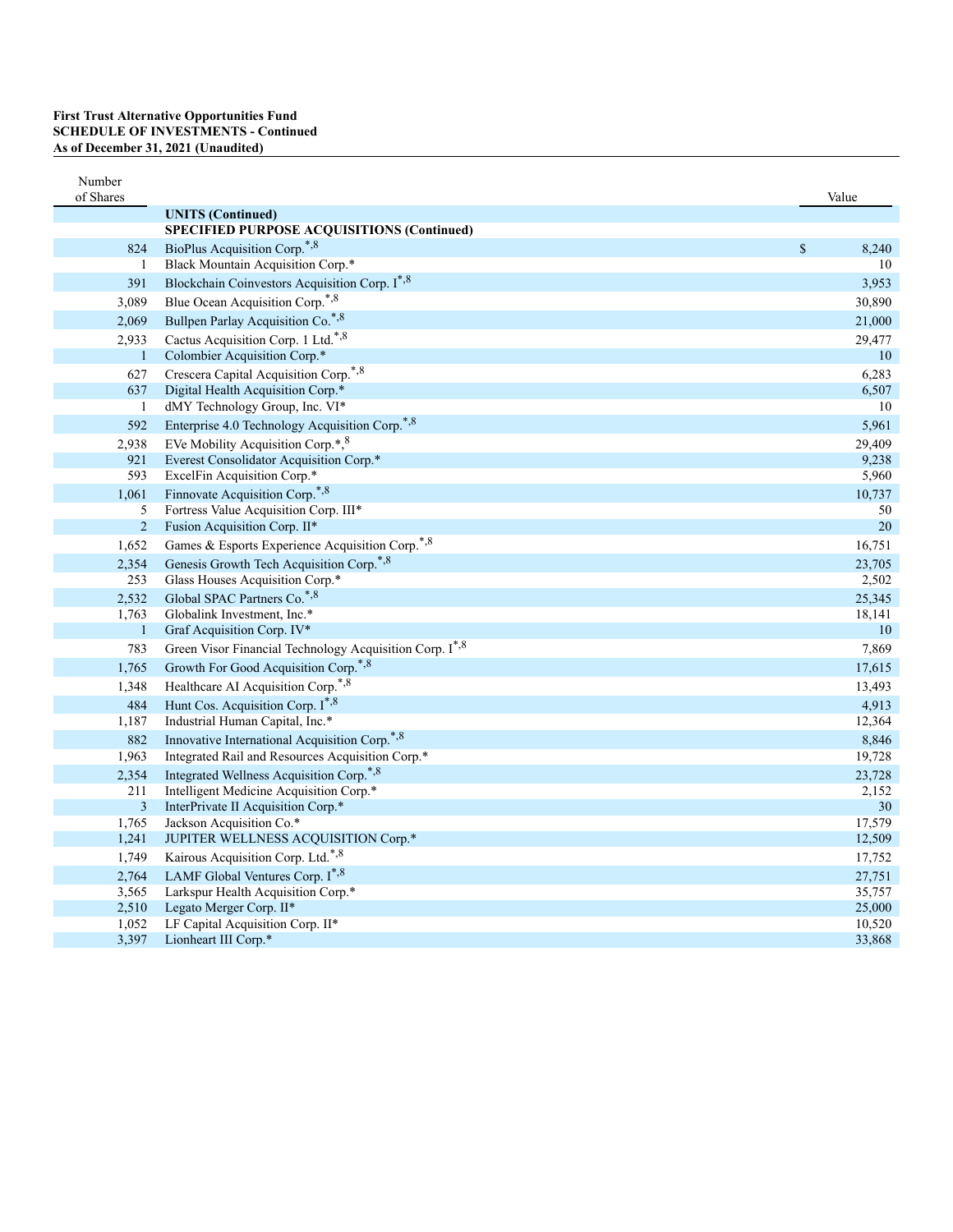| Number<br>of Shares |                                                            |               | Value  |
|---------------------|------------------------------------------------------------|---------------|--------|
|                     | <b>UNITS</b> (Continued)                                   |               |        |
|                     | <b>SPECIFIED PURPOSE ACQUISITIONS (Continued)</b>          |               |        |
| 1,184               | M3-Brigade Acquisition III Corp.*                          | $\mathcal{S}$ | 11,864 |
| 838                 | Mana Capital Acquisition Corp.*                            |               | 8,589  |
| 426                 | McLaren Technology Acquisition Corp.*                      |               | 4,286  |
| 2,123               | Mercato Partners Acquisition Corp.*                        |               | 21,294 |
| 2,696               | Mount Rainier Acquisition Corp.*                           |               | 27,418 |
| 1,689               | Mountain Crest Acquisition Corp. V*                        |               | 17,008 |
| 1,684               | Nabors Energy Transition Corp.*                            |               | 17,093 |
| 1,187               | Newcourt Acquisition Corp.*,8                              |               | 12,012 |
| $\overline{2}$      | Noble Rock Acquisition Corp.*,8                            |               | 20     |
| 3,780               | NorthView Acquisition Corp.*                               |               | 37,876 |
| 2,288               | OmniLit Acquisition Corp.*                                 |               | 22,811 |
| 554                 | Onyx Acquisition Co. I <sup>*,8</sup>                      |               | 5,618  |
| 3,529               | OPY Acquisition Corp. I*                                   |               | 34,937 |
| $\overline{4}$      | Orion Biotech Opportunities Corp. <sup>*,8</sup>           |               | 39     |
| $\overline{3}$      | Periphas Capital Partnering Corp.*                         |               | 74     |
| 1                   | Phoenix Biotech Acquisition Corp.*                         |               | 10     |
| $\overline{4}$      | Pivotal Investment Corp. III*                              |               | 40     |
| 3,529               | Power & Digital Infrastructure Acquisition II Corp.*       |               | 35,502 |
| $\mathbf{1}$        | Priveterra Acquisition Corp.*                              |               | 10     |
| 2,347               | Project Energy Reimagined Acquisition Corp. <sup>*,8</sup> |               | 23,282 |
| $\overline{2}$      | Property Solutions Acquisition Corp. II*                   |               | 20     |
| 294                 | Pyrophyte Acquisition Corp.*,8                             |               | 2,969  |
| 2,478               | ROC Energy Acquisition Corp.*                              |               | 25,028 |
| 1,666               | Roth CH Acquisition V Co.*                                 |               | 16,860 |
| $\mathbf{1}$        | Sanaby Health Acquisition Corp. I*                         |               | 10     |
| 1                   | Sandbridge X2 Corp.*                                       |               | 9      |
| 1,764               | Sculptor Acquisition Corp. I*,8                            |               | 17,658 |
| 212                 | Semper Paratus Acquisition Corp.*,8                        |               | 2,135  |
| 2,760               | Sizzle Acquisition Corp.*                                  |               | 28,318 |
| 1,763               | Southport Acquisition Corp.*                               |               | 17,630 |
| 424                 | Spindletop Health Acquisition Corp.*                       |               | 4,261  |
| $\mathbf{1}$        | SportsMap Tech Acquisition Corp.*                          |               | 10     |
| 4,204               | Spree Acquisition Corp. 1 Ltd.*,8                          |               | 41,956 |
| 1,649               | ST Energy Transition I Ltd.*,8                             |               | 16,506 |
| 1,763               | Swiftmerge Acquisition Corp.*,8                            |               | 17,454 |
| 1                   | Tailwind International Acquisition Corp. <sup>*,8</sup>    |               | 10     |
| 593                 | Thrive Acquisition Corp. <sup>*,8</sup>                    |               | 5,989  |
| 117                 | TKB Critical Technologies 1*,8                             |               | 1,134  |
|                     | TLGY Acquisition Corp.*,8                                  |               |        |
| 333                 |                                                            |               | 3,330  |
| 2,558               | Trine II Acquisition Corp.*,8                              |               | 25,913 |
| 2,396               | Tristar Acquisition I Corp.*,8                             |               | 23,960 |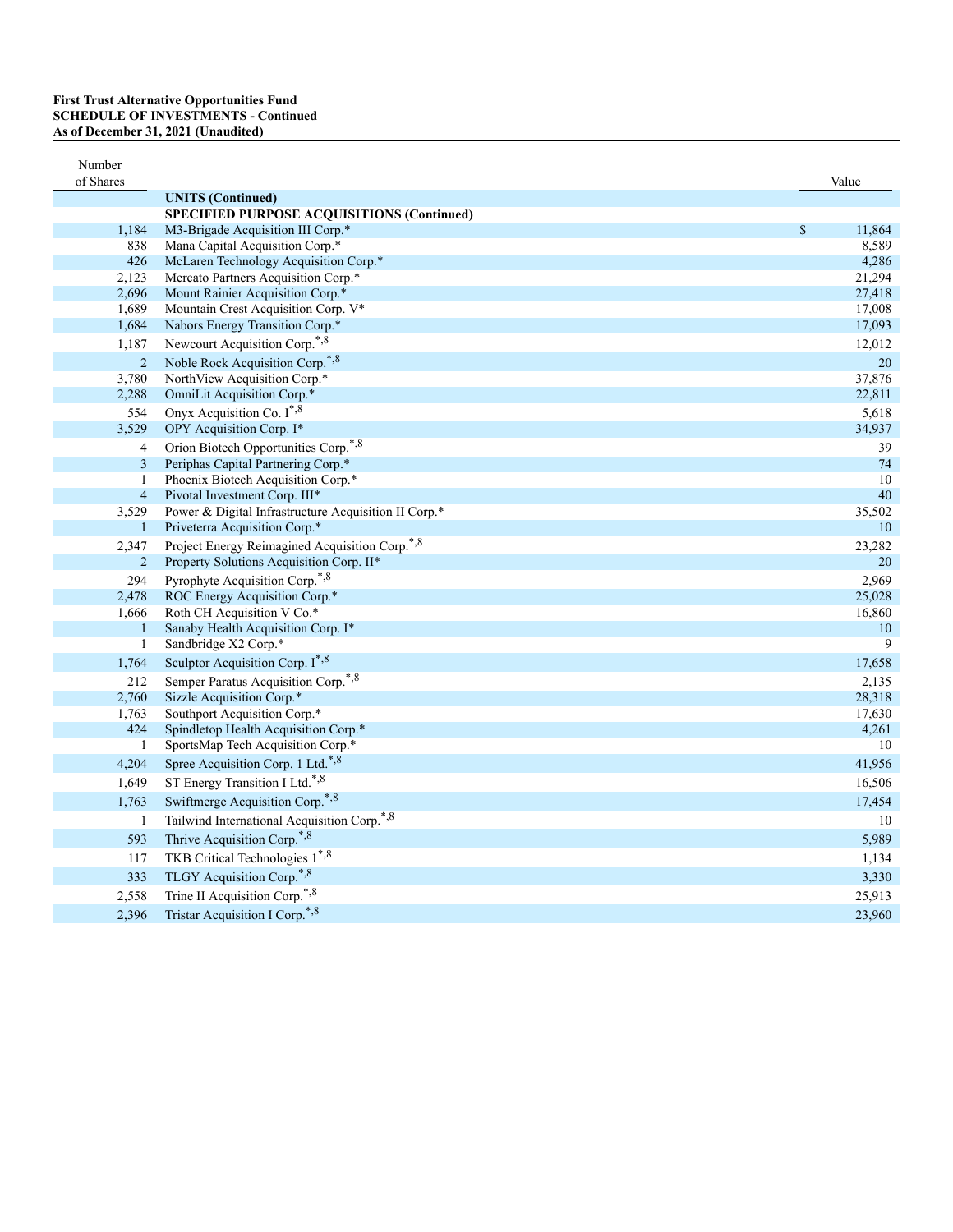| Number<br>of Shares |                                                                                                                              |               | Value                    |
|---------------------|------------------------------------------------------------------------------------------------------------------------------|---------------|--------------------------|
|                     | <b>UNITS</b> (Continued)                                                                                                     |               |                          |
|                     | SPECIFIED PURPOSE ACQUISITIONS (Continued)                                                                                   |               |                          |
| $\overline{2}$      | Twelve Seas Investment Co. II*                                                                                               | $\mathcal{S}$ | 20                       |
| 2,479               | UTA Acquisition Corp.*,8                                                                                                     |               | 24,914                   |
| 838                 | Vahanna Tech Edge Acquisition I Corp.*,8                                                                                     |               | 8,321                    |
| 3,680               | Welsbach Technology Metals Acquisition Corp.*                                                                                |               | 36,874                   |
| 3,045               | Worldwide Webb Acquisition Corp. <sup>*,8</sup>                                                                              |               | 30,389                   |
|                     |                                                                                                                              |               | 1,330,958                |
|                     | <b>TOTAL UNITS</b>                                                                                                           |               |                          |
|                     | (Cost \$1,324,820)                                                                                                           |               | 1,330,958                |
|                     |                                                                                                                              |               |                          |
|                     | WARRANTS $-0.1\%$                                                                                                            |               |                          |
| 68                  | 7GC & Co. Holdings, Inc., Expiration Date: December 31, 2026*                                                                |               | 41                       |
| 574                 | Accelerate Acquisition Corp., Expiration Date: December 31, 2027*                                                            |               | 476                      |
| 1,038               | Accretion Acquisition Corp., Expiration Date: February 19, 2023*                                                             |               | 414                      |
| 1,456               | Ace Global Business Acquisition Ltd., Expiration Date: December 31, 2027 <sup>*,8</sup>                                      |               | 335                      |
| 1,774               | Achari Ventures Holdings Corp. I, Expiration Date: February 5, 2023*                                                         |               | 585                      |
| 79                  | AdTheorent Holding Co., Inc., Expiration Date: December 31, 2027*                                                            |               | 54                       |
| 6<br>274            | Advanced Merger Partners, Inc., Expiration Date: June 30, 2026*                                                              |               | $\mathfrak{S}$<br>89,183 |
| 889                 | Advantage Capital Holdings LLC, Expiration Date: January 29, 2025*<br>AF Acquisition Corp., Expiration Date: March 31, 2028* |               | 525                      |
|                     |                                                                                                                              |               | $\boldsymbol{7}$         |
| 15                  | African Gold Acquisition Corp., Expiration Date: March 13, 2028*, 8                                                          |               |                          |
| 2,247               | Agba Acquisition Ltd., Expiration Date: May 10, 2024 <sup>*,8</sup>                                                          |               | 491                      |
| 4,087<br>1,405      | AgileThought, Inc., Expiration Date: August 23, 2026*<br>Airspan Networks Holdings, Inc., Expiration Date: November 1, 2026* |               | 2,697<br>1,044           |
| 46                  | Altitude Acquisition Corp., Expiration Date: November 30, 2027*                                                              |               | 26                       |
| 862                 | American Acquisition Opportunity, Inc., Expiration Date: May 28, 2026 <sup>*</sup>                                           |               | 458                      |
| 511                 | Americas Technology Acquisition Corp., Expiration Date: December 31, 2027 <sup>*,8</sup>                                     |               | 222                      |
| 1,163               | Apollo Strategic Growth Capital, Expiration Date: October 29, 2027*,8                                                        |               | 1,489                    |
| 748                 | Archimedes Tech SPAC Partners Co., Expiration Date: December 31, 2027*                                                       |               | 898                      |
| 902                 | Aries I Acquisition Corp., Expiration Date: May 7, 2023 <sup>*,8</sup>                                                       |               |                          |
|                     |                                                                                                                              |               | 695                      |
| 479<br>284          | Artisan Acquisition Corp., Expiration Date: December 31, 2028*,8                                                             |               | 340<br>145               |
| 1,430               | Astrea Acquisition Corp., Expiration Date: January 13, 2026*<br>Athlon Acquisition Corp., Expiration Date: March 5, 2026*    |               | 858                      |
| 1,912               | Atlantic Avenue Acquisition Corp., Expiration Date: October 6, 2027*                                                         |               | 956                      |
| 59                  | Atlas Crest Investment Corp. II, Expiration Date: February 28, 2026*                                                         |               | 48                       |
| 704                 | Austerlitz Acquisition Corp. I, Expiration Date: February 19, 2026*,8                                                        |               | 739                      |
| 733                 | Austerlitz Acquisition Corp. II, Expiration Date: December 31, 2027*,8                                                       |               | 717                      |
| 1,658               | Better World Acquisition Corp., Expiration Date: November 15, 2027*                                                          |               | 829                      |
| 364                 | Big Sky Growth Partners, Inc., Expiration Date: February 26, 2023*                                                           |               | 262                      |
| 235                 | BigBear.ai Holdings, Inc., Expiration Date: December 31, 2028*                                                               |               | 190                      |
| 95                  | BiomX, Inc., Expiration Date: October 28, 2024*                                                                              |               | 10                       |
| 1,417               | Biotech Acquisition Co., Expiration Date: November 30, 2027 <sup>*,8</sup>                                                   |               | 921                      |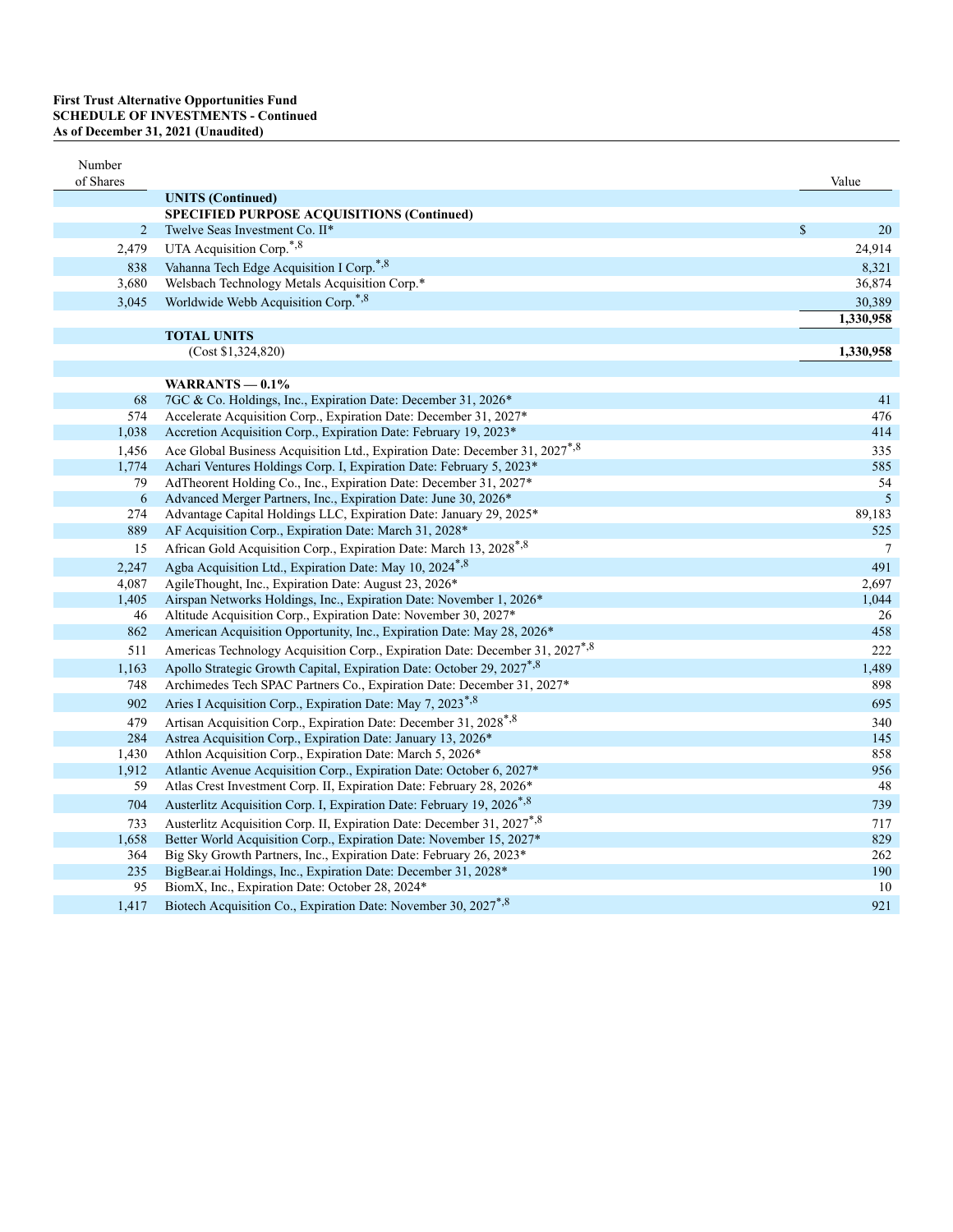| Number     |                                                                                                     |            |
|------------|-----------------------------------------------------------------------------------------------------|------------|
| of Shares  |                                                                                                     | Value      |
| 1,797      | <b>WARRANTS</b> (Continued)<br>Black Mountain Acquisition Corp., Expiration Date: October 15, 2027* | \$<br>864  |
| 889        | Blockchain Moon Acquisition Corp., Expiration Date: March 24, 2023*                                 | 356        |
| 464        | Bowlero Corp., Expiration Date: March 1, 2026*                                                      | 534        |
| 1,039      | Boxed, Inc., Expiration Date: December 22, 2025*                                                    | 1,236      |
| 1,207      | Breeze Holdings Acquisition Corp., Expiration Date: May 25, 2027*                                   | 508        |
| 389        | Brilliant Acquisition Corp., Expiration Date: December 31, 2025 <sup>*,8</sup>                      | 74         |
| 574        | Build Acquisition Corp., Expiration Date: April 29, 2023*                                           | 395        |
| 2,030      | Bull Horn Holdings Corp., Expiration Date: October 31, 2025*,8                                      | 657        |
| 725        | Burgundy Technology Acquisition Corp., Expiration Date: October 5, 2025 <sup>*,8</sup>              | 409        |
| 108        | Capstar Special Purpose Acquisition Corp., Expiration Date: January 13, 2027*                       | 68         |
| 117        | CC Neuberger Principal Holdings III, Expiration Date: December 31, 2027 <sup>*,8</sup>              | 128        |
| 45         | CF Acquisition Corp. IV, Expiration Date: December 14, 2025*                                        | 33         |
| 430        | CF Acquisition Corp. VIII, Expiration Date: December 31, 2027*                                      | 357        |
| 587        | Churchill Capital Corp. VI, Expiration Date: December 31, 2027*                                     | 602        |
| 575        | Churchill Capital Corp. VII, Expiration Date: February 29, 2028*                                    | 575        |
| 362        | Cipher Mining, Inc., Expiration Date: October 22, 2025*                                             | 427        |
| 967        | Clarus Therapeutics Holdings, Inc., Expiration Date: August 31, 2027*                               | 280        |
| 856        | Codere Online Luxembourg S.A., Expiration Date: December 30, 2026 <sup>*,8</sup>                    | 830        |
| 3          | Colicity, Inc., Expiration Date: December 31, 2027*                                                 | 2          |
| 815        | Colombier Acquisition Corp., Expiration Date: December 31, 2028*                                    | 432        |
| 321        | Concord Acquisition Corp., Expiration Date: November 28, 2025*                                      | 863        |
| 405        | Corazon Capital V838 Monoceros Corp., Expiration Date: December 31, 2028 <sup>*,8</sup>             | 279        |
| 117        | Corner Growth Acquisition Corp., Expiration Date: December 31, 2027 <sup>*,8</sup>                  | 76         |
| 935        | Corner Growth Acquisition Corp. 2, Expiration Date: March 1, 2023*,8                                | 813        |
| 2,151      | Data Knights Acquisition Corp., Expiration Date: December 31, 2028*                                 | 860        |
| 1,228      | Delwinds Insurance Acquisition Corp., Expiration Date: August 1, 2027*                              | 606        |
| 310        | DHC Acquisition Corp., Expiration Date: December 31, 2027 <sup>*,8</sup>                            | 161        |
| 2,913      | DILA Capital Acquisition Corp., Expiration Date: December 31, 2028*                                 | 2,010      |
| 349        | dMY Technology Group, Inc. VI, Expiration Date: June 25, 2023*                                      | 461        |
| 534        | Dune Acquisition Corp., Expiration Date: October 29, 2027*                                          | 253        |
| 789        | East Resources Acquisition Co., Expiration Date: July 1, 2027*                                      | 418        |
| 880        | Edify Acquisition Corp., Expiration Date: December 31, 2027*                                        | 449        |
| 923<br>351 | Edoc Acquisition Corp., Expiration Date: November 30, 2027*,8                                       | 185<br>173 |
|            | Edtechx Holdings Acquisition Corp., Expiration Date: June 15, 2027*                                 |            |
| 470        | Eucrates Biomedical Acquisition Corp., Expiration Date: December 14, 2025 <sup>*,8</sup>            | 273        |
| 703        | Far Peak Acquisition Corp., Expiration Date: December 7, 2025*,8                                    | 1,399      |
| 428        | FAST Acquisition Corp. II, Expiration Date: March 16, 2026*                                         | 372        |
| 31         | Fintech Evolution Acquisition Group, Expiration Date: March 31, 2028*,8                             | 18         |
| 118        | Flame Acquisition Corp., Expiration Date: December 31, 2028*                                        | 71         |
| 78         | Fortress Value Acquisition Corp. III, Expiration Date: December 31, 2027*                           | 62         |
| 158        | Fusion Acquisition Corp. II, Expiration Date: December 31, 2027*                                    | 95         |
| 485        | G Squared Ascend II, Inc., Expiration Date: December 31, 2026 <sup>*,8</sup>                        | 291        |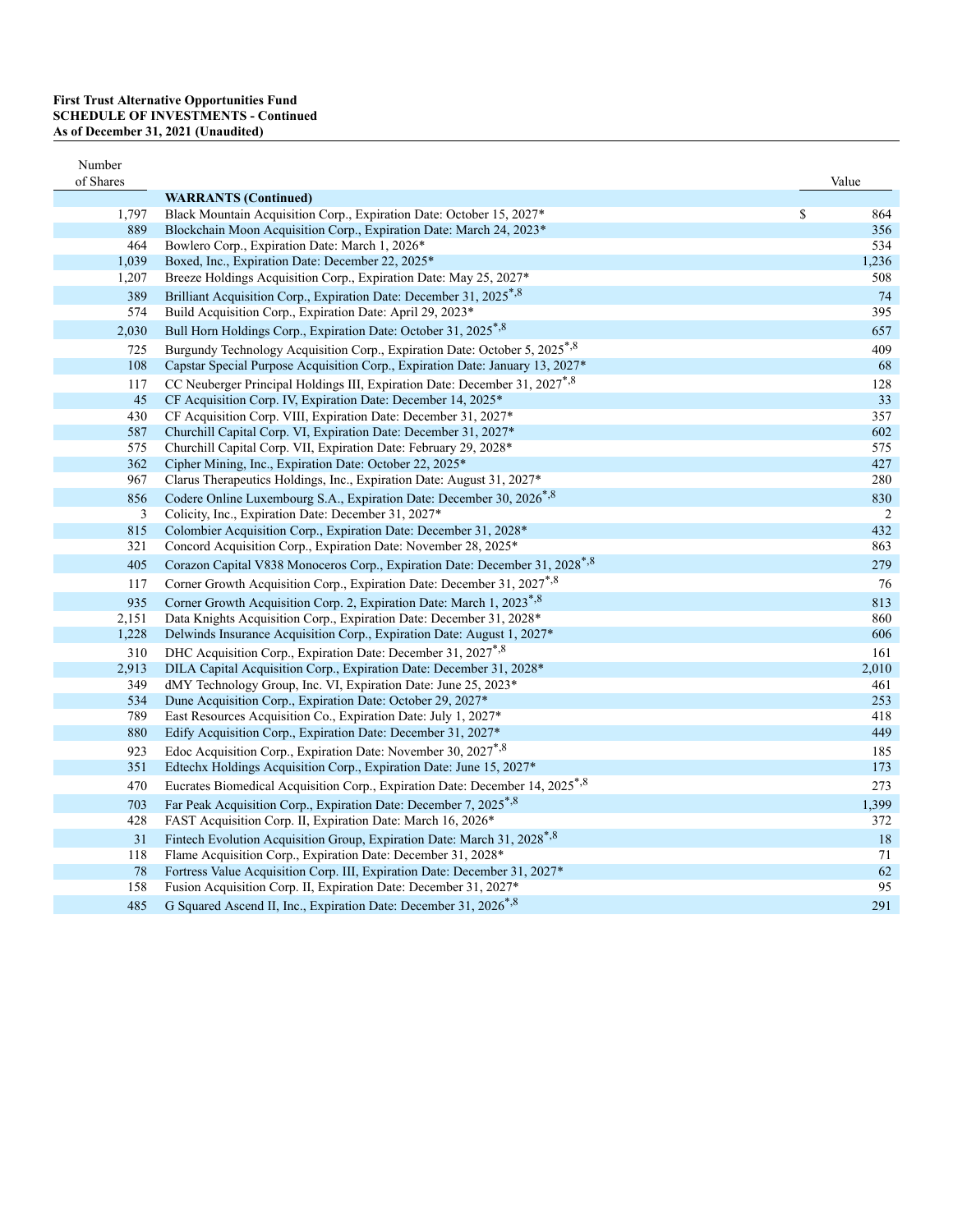| Number    |                                                                                            |           |
|-----------|--------------------------------------------------------------------------------------------|-----------|
| of Shares | <b>WARRANTS</b> (Continued)                                                                | Value     |
|           | 1,444 GigInternational1, Inc., Expiration Date: December 31, 2028*                         | \$<br>837 |
|           | 565 Ginkgo Bioworks Holdings, Inc., Expiration Date: August 1, 2026 <sup>*</sup>           | 1,266     |
|           | 719 Global Consumer Acquisition Corp., Expiration Date: December 31, 2027*                 | 431       |
|           | 1,266 Global SPAC Partners Co., Expiration Date: November 30, 2027 <sup>*,8</sup>          | 614       |
|           | 2,109 Globis Acquisition Corp., Expiration Date: November 1, 2025 <sup>*</sup>             | 1,329     |
|           | 71 Golden Falcon Acquisition Corp., Expiration Date: November 4, 2026*                     | 45        |
|           | 2,932 Golden Path Acquisition Corp., Expiration Date: December 31, 2028 <sup>*,8</sup>     | 476       |
|           | 1,582 Goldenbridge Acquisition Ltd., Expiration Date: October 28, 2025 <sup>*,8</sup>      | 348       |
|           | 51 Gores Metropoulos II, Inc., Expiration Date: January 31, 2028*                          | 96        |
|           | 577 Graf Acquisition Corp. IV, Expiration Date: May 31, 2028*                              | 664       |
|           | 3,975 Greenrose Acquisition Corp., Expiration Date: May 11, 2024*                          | 825       |
|           | 1,287 Hagerty, Inc., Expiration Date: December 31, 2027*                                   | 5,650     |
|           | 51 Healthcare Services Acquisition Corp., Expiration Date: December 31, 2027*              | 27        |
|           | 449 Hennessy Capital Investment Corp. V, Expiration Date: January 11, 2026 <sup>*</sup>    | 373       |
|           | 1,774 IG Acquisition Corp., Expiration Date: October 5, 2027*                              | 1,410     |
|           | 53 InterPrivate II Acquisition Corp., Expiration Date: December 31, 2028*                  | 49        |
|           | 59 InterPrivate III Financial Partners, Inc., Expiration Date: December 31, 2027*          | 83        |
|           | 1,096 Isleworth Healthcare Acquisition Corp., Expiration Date: August 2, 2027 <sup>*</sup> | 545       |
|           | 296 Jack Creek Investment Corp., Expiration Date: December 31, 2027 <sup>*,8</sup>         | 160       |
|           | 1,245 Jasper Therapeutics, Inc., Expiration Date: December 1, 2026*                        | 1,830     |
|           | 712 Jaws Mustang Acquisition Corp., Expiration Date: January 30, 2026 <sup>*,8</sup>       | 733       |
|           | 868 Kadem Sustainable Impact Corp., Expiration Date: March 16, 2026*                       | 460       |
|           | 281 Kairos Acquisition Corp., Expiration Date: December 31, 2027 <sup>*,8</sup>            | 137       |
|           | 870 Kingswood Acquisition Corp., Expiration Date: May 1, 2027*                             | 362       |
|           | 341 KINS Technology Group, Inc., Expiration Date: December 31, 2025*                       | 159       |
|           | 451 KKR Acquisition Holdings I Corp., Expiration Date: December 31, 2027*                  | 450       |
| 239       | KludeIn I Acquisition Corp., Expiration Date: July 8, 2027*                                | 143       |
|           | 519 L&F Acquisition Corp., Expiration Date: May 23, 2027 <sup>*,8</sup>                    | 363       |
|           | 873 Lakeshore Acquisition I Corp., Expiration Date: April 30, 2028 <sup>*,8</sup>          | 672       |
|           | 292 Learn CW Investment Corp., Expiration Date: December 31, 2028 <sup>*,8</sup>           | 150       |
|           | 836 Levere Holdings Corp., Expiration Date: December 31, 2028 <sup>*,8</sup>               | 602       |
|           | 934 Lionheart Acquisition Corp. II, Expiration Date: February 14, 2026*                    | 504       |
| 51        | Longview Acquisition Corp. II, Expiration Date: May 10, 2026*                              | 43        |
|           | 314 Malacca Straits Acquisition Co., Ltd., Expiration Date: June 30, 2027*,8               | 129       |
| 479       | Maquia Capital Acquisition Corp., Expiration Date: December 31, 2027*                      | 239       |
|           | 475 MDH Acquisition Corp., Expiration Date: February 2, 2028*                              | 218       |
|           | 52 Medicus Sciences Acquisition Corp., Expiration Date: December 31, 2027 <sup>*,8</sup>   | 38        |
|           | 2,047 Merida Merger Corp. I, Expiration Date: November 7, 2026 <sup>*</sup>                | 2,293     |
|           | 1,265 Model Performance Acquisition Corp., Expiration Date: April 29, 2026 <sup>*,8</sup>  | 443       |
|           | 2,256 Monterey Bio Acquisition Corp., Expiration Date: June 7, 2023*                       | 880       |
|           | 142 Moringa Acquisition Corp., Expiration Date: February 10, 2026 <sup>*,8</sup>           | 79        |
|           | 1,894 Natural Order Acquisition Corp., Expiration Date: September 15, 2025*                | 796       |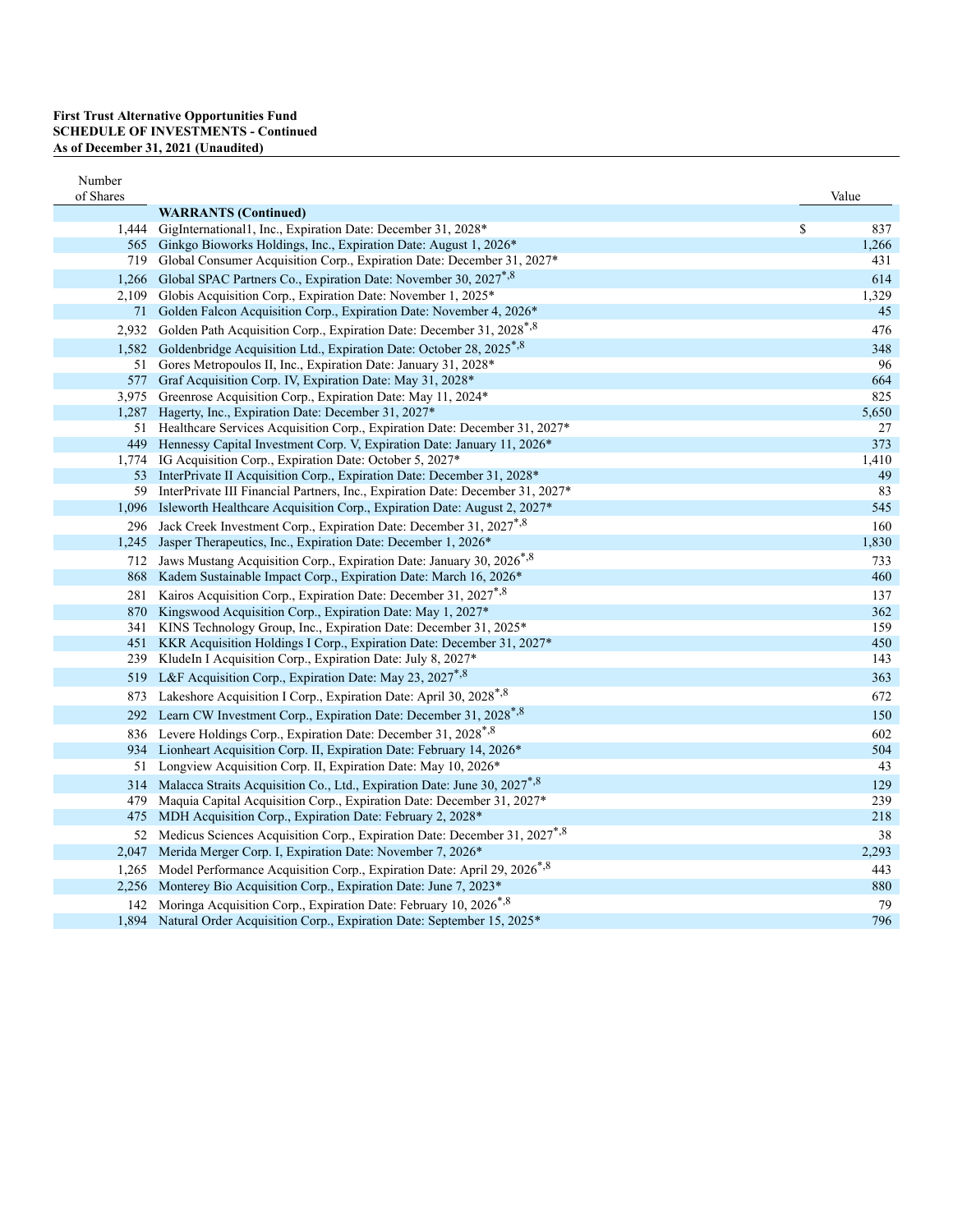| Number<br>of Shares |                                                                                          | Value |                |
|---------------------|------------------------------------------------------------------------------------------|-------|----------------|
|                     | <b>WARRANTS</b> (Continued)                                                              |       |                |
|                     | 3 New Vista Acquisition Corp., Expiration Date: December 31, 2027 <sup>*,8</sup>         | \$    | $\overline{c}$ |
|                     | 1,335 Newbury Street Acquisition Corp., Expiration Date: December 31, 2027*              |       | 801            |
| 237                 | Noble Rock Acquisition Corp., Expiration Date: December 31, 2027 <sup>*,8</sup>          |       | 127            |
|                     | 2,885 OceanTech Acquisitions I Corp., Expiration Date: May 10, 2026*                     |       | 1,327          |
|                     | 579 Omnichannel Acquisition Corp., Expiration Date: December 30, 2027*                   |       | 340            |
| 1,553               | OppFi, Inc., Expiration Date: August 31, 2027*                                           |       | 1,064          |
|                     | 500 Orion Biotech Opportunities Corp., Expiration Date: December 31, 2027 <sup>*,8</sup> |       | 480            |
|                     | 1,438 Osiris Acquisition Corp., Expiration Date: May 1, 2028*                            |       | 733            |
|                     | 968 OTR Acquisition Corp., Expiration Date: December 31, 2025*                           |       | 481            |
|                     | 157 P3 Health Partners, Inc., Expiration Date: November 19, 2026*                        |       | 165            |
|                     | 725 Pear Therapeutics, Inc., Expiration Date: December 1, 2026*                          |       | 435            |
|                     | 141 Periphas Capital Partnering Corp., Expiration Date: December 10, 2028*               |       | 230            |
|                     | 3,382 Petra Acquisition, Inc., Expiration Date: May 25, 2027*                            |       | 2,300          |
|                     | 323 Phoenix Biotech Acquisition Corp., Expiration Date: September 1, 2026*               |       | 140            |
| $\mathbf{1}$        | Pivotal Investment Corp. III, Expiration Date: December 31, 2027*                        |       | -1             |
|                     | 240 Post Holdings Partnering Corp., Expiration Date: February 9, 2023*                   |       | 204            |
|                     | 125 Priveterra Acquisition Corp., Expiration Date: December 31, 2027*                    |       | 64             |
|                     | 1,990 Procaps Group S.A., Expiration Date: December 31, 2026 <sup>*,8</sup>              |       | 1,592          |
|                     | 235 Progress Acquisition Corp., Expiration Date: December 31, 2027*                      |       | 115            |
|                     | 819 Property Solutions Acquisition Corp. II, Expiration Date: March 1, 2026*             |       | 468            |
|                     | 232 PropTech Investment Corp. II, Expiration Date: December 31, 2027*                    |       | 139            |
|                     | 887 Recharge Acquisition Corp., Expiration Date: October 5, 2027*                        |       | 435            |
|                     | 375 RedBall Acquisition Corp., Expiration Date: August 17, 2022 <sup>*,8</sup>           |       | 466            |
|                     | 1,662 Renovacor, Inc., Expiration Date: March 5, 2025*                                   |       | 948            |
| 295                 | Sanaby Health Acquisition Corp. I, Expiration Date: July 30, 2028*                       |       | 152            |
| 341                 | Sandbridge X2 Corp., Expiration Date: December 31, 2027*                                 |       | 188            |
| 117                 | ScION Tech Growth I, Expiration Date: November 1, 2025 <sup>*,8</sup>                    |       | 67             |
| 808                 | ScION Tech Growth II, Expiration Date: January 28, 2026*,8                               |       | 485            |
| 1,442               | Senior Connect Acquisition Corp. I, Expiration Date: December 31, 2027*                  |       | 757            |
| 3,118               | Shapeways Holdings, Inc., Expiration Date: October 31, 2026*                             |       | 1,596          |
| 93                  | Silver Spike Acquisition Corp. II, Expiration Date: February 26, 2026 <sup>*,8</sup>     |       | 82             |
| 1,833               | Sports Entertainment Acquisition Corp., Expiration Date: October 30, 2025*               |       | 4,766          |
| 666                 | SportsMap Tech Acquisition Corp., Expiration Date: September 1, 2027*                    |       | 313            |
|                     | 355 SportsTek Acquisition Corp., Expiration Date: December 31, 2027*                     |       | 209            |
| 62                  | Tailwind International Acquisition Corp., Expiration Date: March 1, 2028*,8              |       | 35             |
| 948                 | Tastemaker Acquisition Corp., Expiration Date: December 31, 2025*                        |       | 474            |
| 574                 | Tech and Energy Transition Corp., Expiration Date: December 31, 2027*                    |       | 402            |
| 709                 | Tekkorp Digital Acquisition Corp., Expiration Date: October 26, 2027 <sup>*,8</sup>      |       | 461            |
|                     | 852 TG Venture Acquisition Corp., Expiration Date: August 13, 2023*                      |       | 366            |
| 527                 | Thayer Ventures Acquisition Corp., Expiration Date: January 1, 2030*                     |       | 516            |
| 1,001               | Tuscan Holdings Corp. II, Expiration Date: July 16, 2025*                                |       | 420            |
| 126                 | Twelve Seas Investment Co., Expiration Date: March 2, 2028*                              |       | 63             |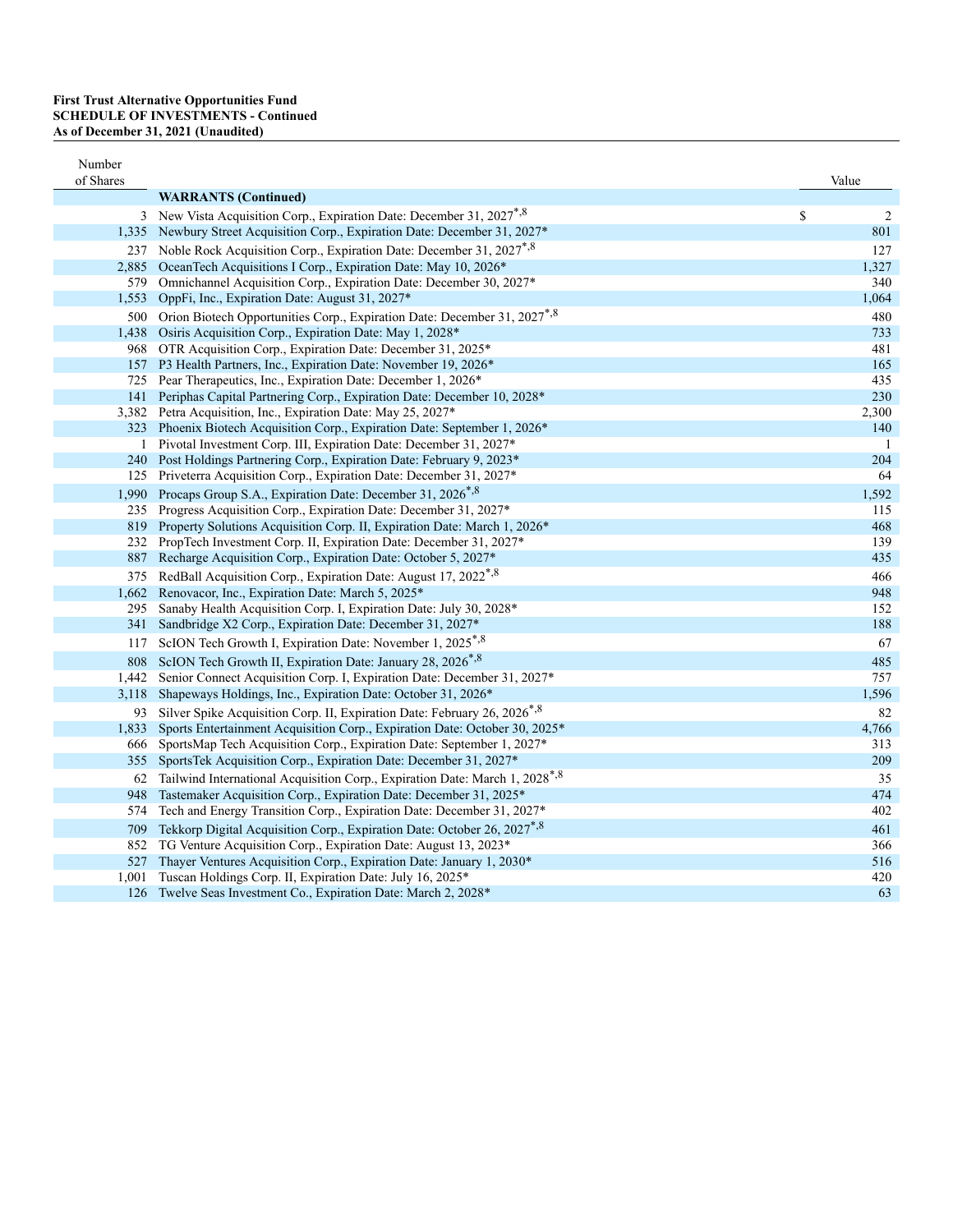| Number<br>of Shares |                                                                                                                           |    | Value         |
|---------------------|---------------------------------------------------------------------------------------------------------------------------|----|---------------|
|                     | <b>WARRANTS</b> (Continued)                                                                                               |    |               |
| 1.843               | Valens Semiconductor Ltd., Expiration Date: September 30, 2026 <sup>*,8</sup>                                             | \$ | 1,020         |
|                     | 1,990 Ventoux CCM Acquisition Corp., Expiration Date: September 30, 2025*                                                 |    | 937           |
|                     | 940 Venus Acquisition Corp., Expiration Date: December 31, 2027 <sup>*,8</sup>                                            |    | 262           |
|                     | 344 Virgin Orbit Holdings, Inc., Expiration Date: December 29, 2026*                                                      |    | 482           |
|                     | 1,475 Vistas Media Acquisition Co., Inc., Expiration Date: August 1, 2026*                                                |    | 988           |
|                     | 1,805 Viveon Health Acquisition Corp., Expiration Date: December 31, 2027*                                                |    | 391           |
|                     | 709 Yellowstone Acquisition Co., Expiration Date: October 21, 2025*                                                       |    | 582           |
|                     | 484 Zanite Acquisition Corp, Expiration Date: October 8, 2025*                                                            |    | 431           |
|                     | <b>TOTAL WARRANTS</b>                                                                                                     |    |               |
|                     | (Cost \$0)                                                                                                                |    | 181,068       |
|                     | <b>SHORT-TERM INVESTMENTS - 12.5%</b>                                                                                     |    |               |
|                     | 29,893,136 Morgan Stanley Institutional Liquidity Fund - Government Portfolio - Institutional Class, 0.026% <sup>10</sup> |    | 29,893,136    |
|                     | <b>TOTAL SHORT-TERM INVESTMENTS</b>                                                                                       |    |               |
|                     | (Cost \$29,893,136)                                                                                                       |    | 29,893,136    |
|                     | <b>TOTAL INVESTMENTS - 101.8%</b>                                                                                         |    |               |
|                     | (Cost \$227,946,818)                                                                                                      |    | 243, 363, 713 |
|                     | Liabilities in Excess of Other Assets $- (1.8)$ %                                                                         |    | (4,343,411)   |
|                     | <b>TOTAL NET ASSETS - 100.0%</b>                                                                                          | S  | 239,020,302   |
|                     | SECURITIES SOLD SHORT $-$ (0.7)%                                                                                          |    |               |
|                     | COMMON STOCKS $-$ (0.1)%                                                                                                  |    |               |
|                     | <b>COMMERCIAL SERVICES-FINANCE - (0.0)%</b>                                                                               |    |               |
|                     | (94) S&P Global, Inc.                                                                                                     |    | (44,361)      |
|                     | ELECTRONIC COMPONENTS-SEMICONDUCTOR - (0.1)%                                                                              |    |               |
|                     | (659) Advanced Micro Devices, Inc.*                                                                                       |    | (94, 830)     |
|                     | <b>INVESTMENT MANAGEMENT/ADVISORY SERVICES — (0.0)%</b>                                                                   |    |               |
|                     | (825) Apollo Global Management, Inc.                                                                                      |    | (59, 755)     |
|                     | REITS-SHOPPING CENTERS - (0.0)%                                                                                           |    |               |
|                     | (1) Kimco Realty Corp. - REIT                                                                                             |    | (25)          |
|                     | <b>TOTAL COMMON STOCKS</b>                                                                                                |    |               |
|                     | (Proceeds \$136,716)                                                                                                      |    | (198, 971)    |
|                     | <b>EXCHANGE-TRADED FUNDS — <math>(0.6)\%</math></b>                                                                       |    |               |
|                     | (2,574) Energy Select Sector SPDR Fund                                                                                    |    | (142, 857)    |
|                     | (1,224) iShares Russell 1000 Growth                                                                                       |    | (374, 042)    |
|                     | (1,134) SPDR Bloomberg Convertible Securities                                                                             |    | (94,077)      |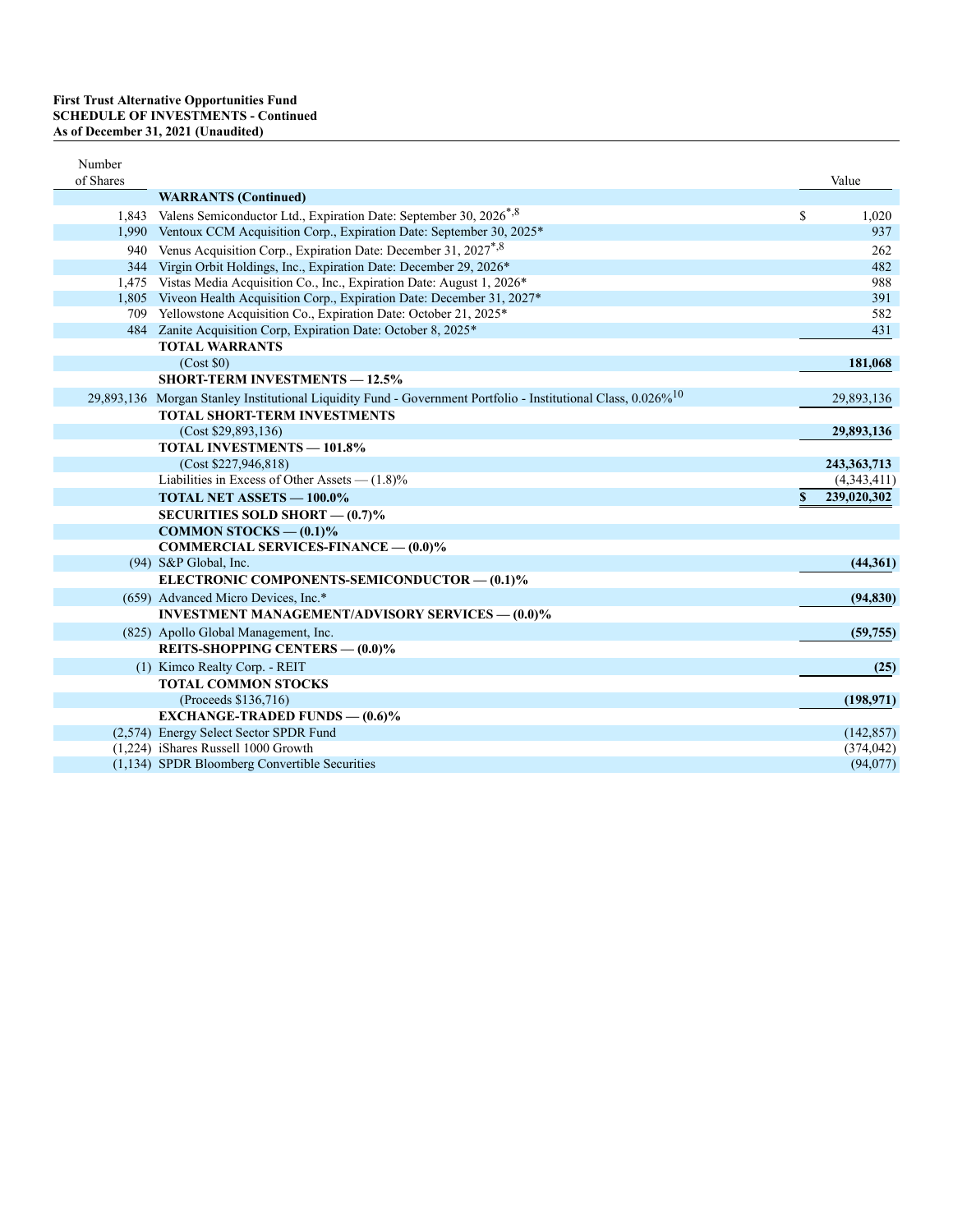| Number<br>of Shares |                                          | Value       |
|---------------------|------------------------------------------|-------------|
|                     | <b>EXCHANGE-TRADED FUNDS (Continued)</b> |             |
|                     | (1,924) SPDR S&P 500 ETF Trust           | (913, 823)  |
|                     | <b>TOTAL EXCHANGE-TRADED FUNDS</b>       |             |
|                     | (Proceeds \$1,428,920)                   | (1,524,799) |
|                     | <b>TOTAL SECURITIES SOLD SHORT</b>       |             |
|                     | (Proceeds \$1,565,636)                   | (1,723,770) |
|                     |                                          |             |

ETF — Exchange-Traded Fund LLC — Limited Liability Company LP — Limited Partnership PIK — Payment-In-Kind REIT — Real Estate Investment Trust REMIC — Real Estate Mortgage Investment Conduit

\* Non-income producing security.

<sup>1</sup> All or a portion of this security is segregated as collateral for securities sold short. The market value of the securities pledged as collateral was \$2,985,138, which represents 1.25% of total net assets of the Fund.

<sup>2</sup> Callable.

<sup>3</sup> Variable rate security, upon which the interest rate adjusts periodically based on changes in current interest rates and prepayments on the underlying pool of assets. Rate shown is the rate in effect as of period end.

<sup>4</sup> Security exempt from registration under Rule 144A of the Securities Act of 1933. These securities are restricted and may be resold in transactions exempt from registration normally to qualified institutional buyers. The total value of these securities is \$34,614,533, which represents 14.48% of total net assets of the Fund.

<sup>5</sup> Floating rate security, upon which the interest rate adjusts periodically based on changes in current interest rates and prepayments on the underlying pool of assets. Rate shown is the rate in effect as of period end.

 $6$  Level 3 securities fair valued under procedures established by the Board of Trustees, represents 5.86% of Net Assets. The total value of these securities is \$19,084,004.

 $7$  Payment-in-kind interest is generally paid by issuing additional par of the security rather than paying cash.

<sup>8</sup> Foreign security denominated in U.S. Dollars.

<sup>9</sup> Convertible security.

<sup>10</sup> The rate is the annualized seven-day yield at period end.

*See accompanying Notes to Schedule of Investments.*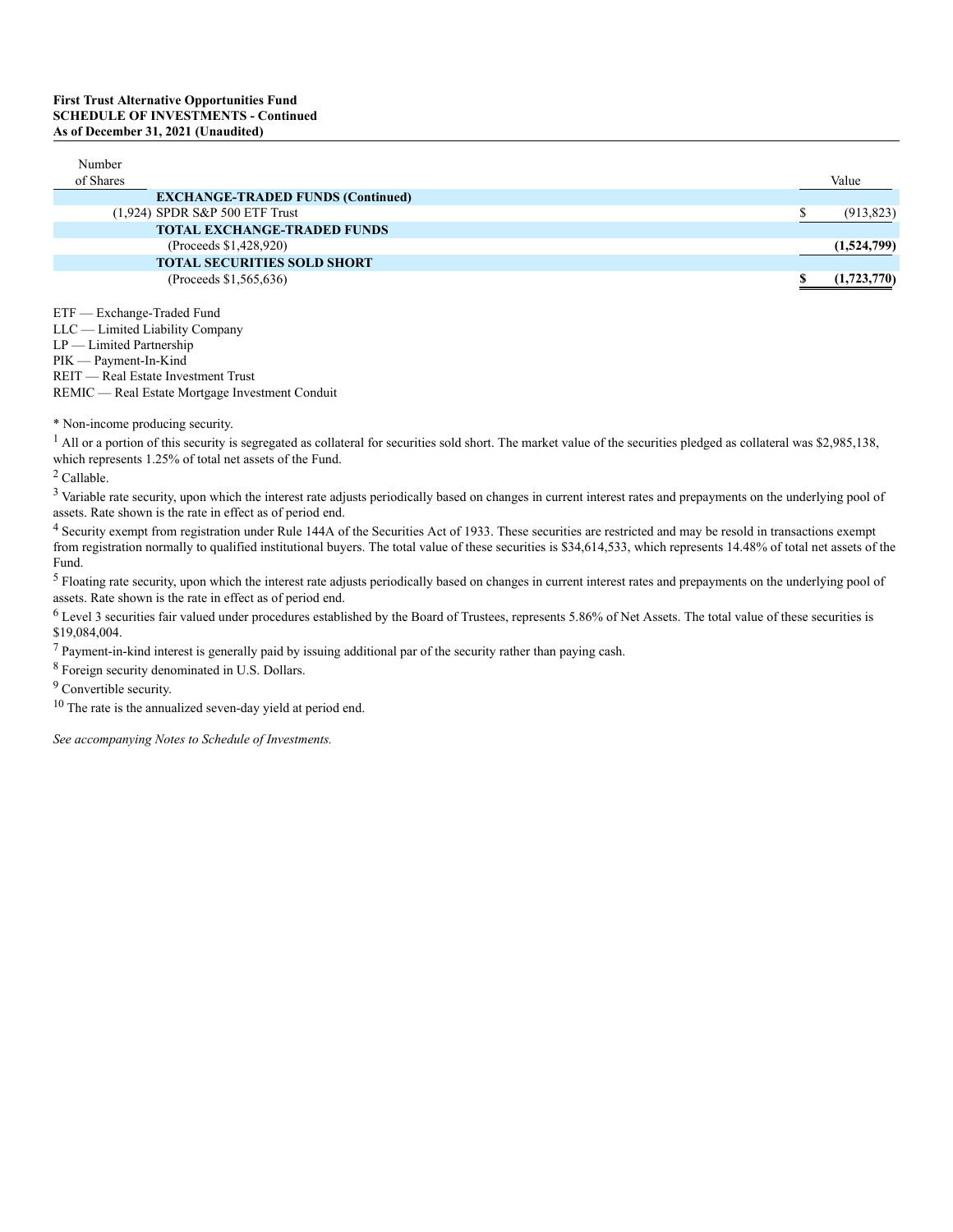## **First Trust Alternative Opportunities Fund SCHEDULE OF INVESTMENTS - Continued December 31, 2021 (Unaudited)**

| <b>Securities With Restrictions On Redemptions</b>           | <b>Redemptions</b><br><b>Permitted</b> | Redemption<br><b>Notice Period</b> |               | Cost       |              | <b>Fair Value</b> | Original<br><b>Acquisition Date</b> |
|--------------------------------------------------------------|----------------------------------------|------------------------------------|---------------|------------|--------------|-------------------|-------------------------------------|
| Bailard Real Estate Investment Trust <sup>a</sup>            | <b>Quarterly</b>                       | 30 Days                            | <sup>\$</sup> | 10,900,000 | <sup>S</sup> | 11,826,069        | 1/1/2019                            |
| Conversus StepStone Private Markets                          | Ouarterly                              | 90 Days                            |               | 12,000,000 |              | 13,266,201        | 4/1/2021                            |
| DSC Meridian Credit Opportunities Onshore Fund LP a          | Quarterly b                            | 65 Days                            |               | 5,200,000  |              | 6,191,727         | 10/1/2018                           |
| Hudson Bay Fund LP <sup>a</sup>                              | Quarterly b                            | 65 Days                            |               | 6,000,000  |              | 6.164.645         | 4/1/2021                            |
| Linden Investors LP <sup>a</sup>                             | Ouarterly <sup>c</sup>                 | 65 Days                            |               | 5,000,000  |              | 6.230.685         | 10/1/2018                           |
| Pender Capital Asset Based Lending Fund I, L.P. <sup>a</sup> | <b>Ouarterly</b>                       | 90 Days                            |               | 10,308,905 |              | 10,308,905        | 8/16/2019                           |
| Pomona Investment Fund                                       | Quarterly                              | 75 Days                            |               | 9,735,511  |              | 15,872,310        | 10/1/2018                           |
| Seer Capital Partners Fund L.P. <sup>a</sup>                 | Not Permitted                          | N.A.                               |               | 2,000,000  |              | 2,352,595         | 10/1/2021                           |
| ShoreBridge Point72 Select, LLC <sup>a</sup>                 | Quarterly b                            | 55 Days                            |               | 5,050,000  |              | 5,806,938         | 5/1/2019                            |
| Walleye Opportunities Fund LP <sup>a</sup>                   | Monthly <sup>c</sup>                   | 30 Days                            |               | 4,925,000  |              | 6,221,597         | 12/1/2018                           |
| Whitebox Asymmentric Opportunities Fund, LP <sup>a</sup>     | Quarterly <sup>c</sup>                 | 60 Days                            |               | 85,574     |              | 22,840            | 10/1/2018                           |
| <b>Totals</b>                                                |                                        |                                    | \$            | 71,204,990 |              | 84,264,512        |                                     |

<sup>a</sup> Securities generally offered in private placement transactions and as such are illiquid and generally restricted as to resale.

<sup>b</sup> The Private Investment Fund can institute a gate provision on redemptions at the investor level of 25% of the fair value of the investment in the Private Investment Fund.

 $c$  The Private Investment Fund can institute a gate provision on redemptions at the fund level of 20 - 25% of the fair value of the investment in the Private Investment Fund.

See accompanying Notes to Schedule of Investments.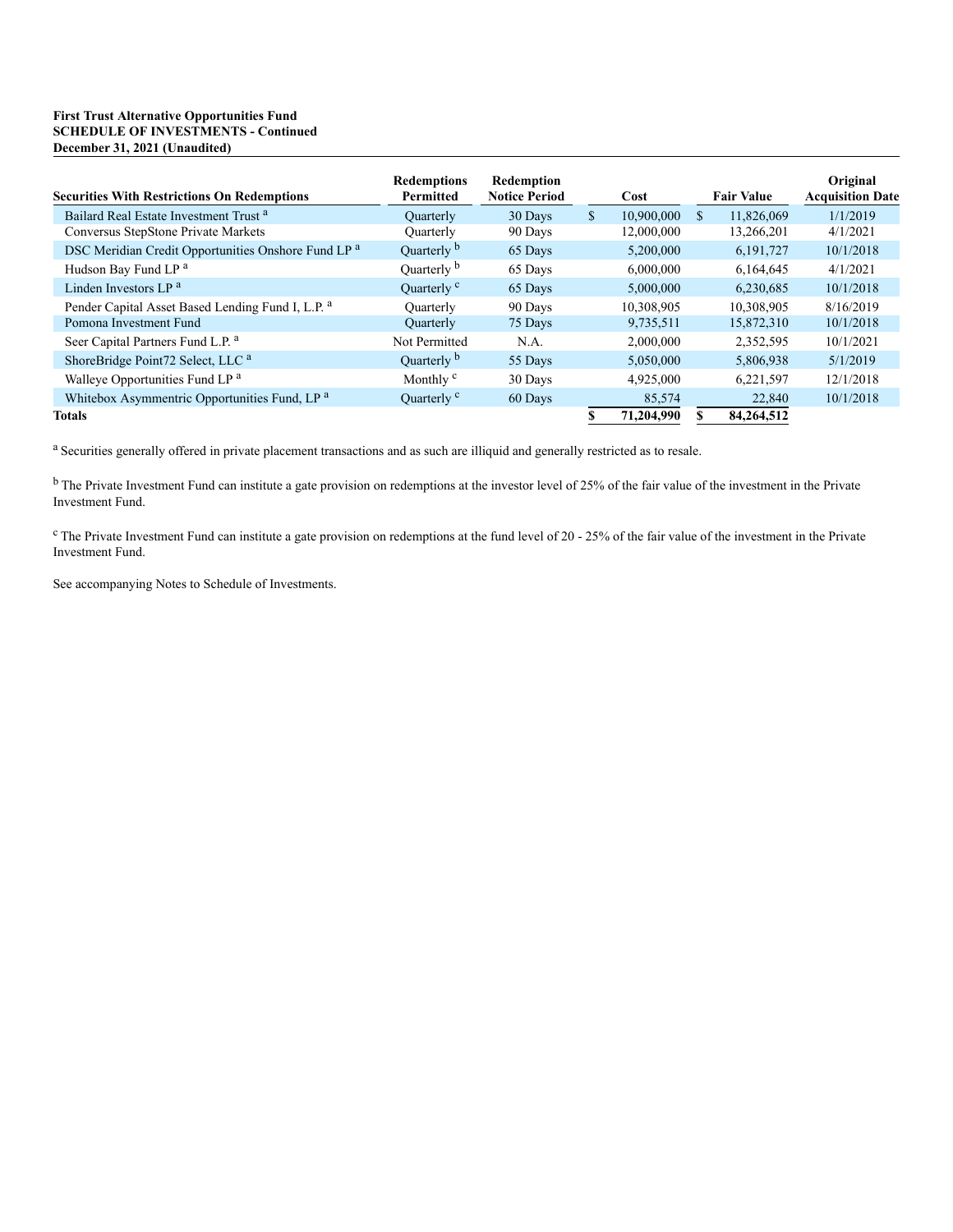## **FORWARD FOREIGN CURRENCY EXCHANGE CONTRACTS**

| <b>Sale Contracts</b>                                    | Counterparty | Currency<br>Exchange | Currency<br>Amount<br>Sold | <b>Value At</b><br><b>Settlement</b><br>Date |              | <b>Value At</b><br><b>December 31, 2021</b> |             | <b>Unrealized</b><br>Appreciation<br>(Depreciation) |         |
|----------------------------------------------------------|--------------|----------------------|----------------------------|----------------------------------------------|--------------|---------------------------------------------|-------------|-----------------------------------------------------|---------|
|                                                          |              | EUR per              |                            |                                              |              |                                             |             |                                                     |         |
| Euro                                                     | <b>BNP</b>   | <b>USD</b>           | (3,224,000)                |                                              | (3.907, 848) |                                             | (3,741,328) |                                                     | 166,520 |
|                                                          |              |                      |                            |                                              | (3,907,848)  |                                             | (3,741,328) |                                                     | 166,520 |
| <b>TOTAL FORWARD FOREIGN</b><br><b>CURRENCY EXCHANGE</b> |              |                      |                            |                                              |              |                                             |             |                                                     |         |
| <b>CONTRACTS</b>                                         |              |                      |                            |                                              | (3,907,848)  |                                             | (3,741,328) |                                                     | 166,520 |

EUR – Euro

*See accompanying Notes to Financial Statements.*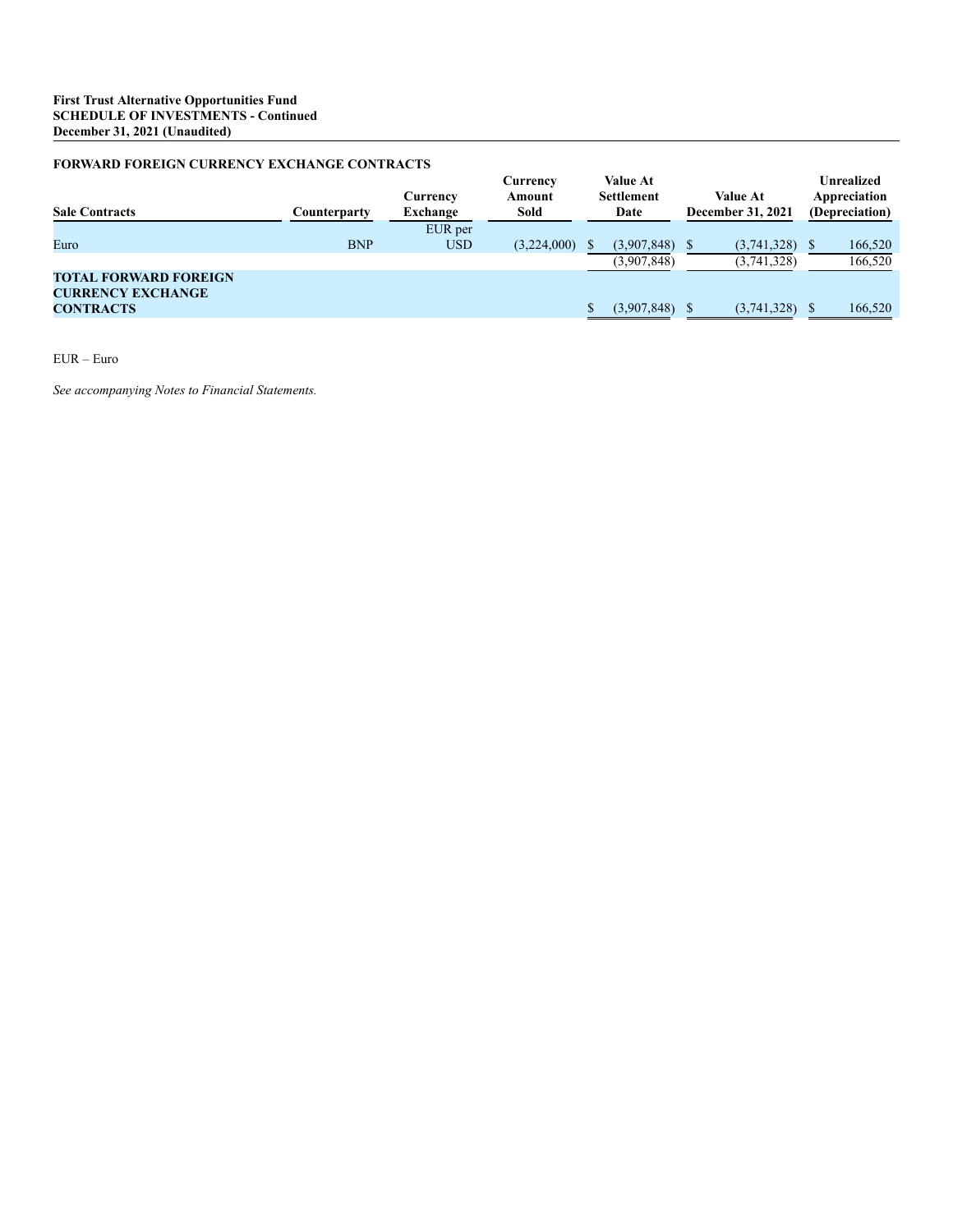#### **Note 1 – Valuation of Investments**

The Fund's Valuation Committee oversees the valuation of the Fund's investments on behalf of the Fund. The Board of Trustees of the Fund (the "Board") has approved valuation procedures for the Fund (the "Valuation Procedures"). Securities traded on one or more of the U.S. national securities exchanges, the Nasdaq Stock Market or any foreign stock exchange will be valued at the last sale price or the official closing price on the exchange or system where such securities are principally traded for the business day as of the relevant determination date. If no sale or official closing price of particular securities is reported on a particular day, the securities will be valued at the closing bid price for securities held long, or the closing ask price for securities held short, or if a closing bid or ask price, as applicable, is not available, at either the exchange or system-defined closing price on the exchange or system in which such securities are principally traded. Over-the-counter securities not quoted on the Nasdaq Stock Market will be valued at the last sale price on the relevant determination date or, if no sale occurs, at the last bid price, in the case of securities held long, or the last ask price, in the case of securities held short, at the time net asset value is determined. Equity securities for which no prices are obtained under the foregoing procedures, including those for which a pricing service supplies no exchange quotation or a quotation that is believed by the Investment Manager or a Sub-Adviser (as defined in Note 3) not to reflect the market value, will be valued at the bid price, in the case of securities held long, or the ask price, in the case of securities held short, supplied by one or more dealers making a market in those securities or one or more brokers, in accordance with the Valuation Procedures. Futures index options will be valued at the mid-point between the last bid price and the last ask price on the relevant determination date at the time net asset value is determined. The mid-point of the last bid and the last ask is also known as the "mark".

Fixed-income securities with a remaining maturity of sixty (60) days or more for which accurate market quotations are readily available will normally be valued according to the mean between the last available bid and ask price from a recognized pricing service. Fixed-income securities for which market quotations are not readily available or are believed by the Investment Manager or a Sub-Adviser not to reflect market value will be valued based upon brokersupplied quotations in accordance with the Valuation Procedures, provided that if such quotations are unavailable or are believed by the Investment Manager or a Sub-Adviser not to reflect market value, such fixed-income securities will be valued at fair value in accordance with the Valuation Procedures, which may include the utilization of valuation models that take into account spread and daily yield changes on government securities in the appropriate market (e.g., matrix pricing). High quality investment grade debt securities (e.g., treasuries, commercial paper, etc.) with a remaining maturity of sixty (60) days or less are valued by the Investment Manager or a Sub-Adviser at amortized cost, which the Board has determined to approximate fair value. All other instruments held by the Fund will be valued in accordance with the Valuation Procedures.

If no price is obtained for a security in accordance with the foregoing, because either an external price is not readily available or such external price is believed by the Investment Manager or a Sub-Adviser not to reflect the market value, the Valuation Committee will make a determination in good faith of the fair value of the security in accordance with the Valuation Procedures. In general, fair value represents a good faith approximation of the current value of an asset and will be used when there is no public market or possibly no market at all for the asset. The fair values of one or more assets may not be the prices at which those assets are ultimately sold and the differences may be significant.

The Fund will generally value shares of exchange traded funds ("ETFs") at the last sale price on the exchange on which the ETF is principally traded. The Fund will generally value shares of open-end investment companies and closed-end investment companies that do not trade on one or more of the U.S. national securities exchanges at their respective daily closing net asset values.

The Fund will generally value private investment funds in accordance with the value determined as of such date by each private investment fund in accordance with the private investment fund's valuation policies and reported at the time of the Fund's valuation. As a general matter, the fair value of the Fund's interest in a private investment fund will represent the amount that the Fund could reasonably expect to receive from the private investment fund if the Fund's interest was redeemed at the time of valuation, based on information reasonably available at the time the valuation is made and that the Fund believes to be reliable. In the event that the private investment fund does not report a value to the Fund on a timely basis, the Fund will determine the fair value of such private investment fund based on the most recent final or estimated value reported by the private investment fund, as well as any other relevant information available at the time the Fund values its portfolio. Using the nomenclature of the hedge fund industry, any values reported as "estimated" or "final" values are expected to reasonably reflect market values of securities when available or fair value as of the Fund's valuation date. A substantial amount of time may elapse between the occurrence of an event necessitating the pricing of Fund assets and the receipt of valuation information from the underlying manager of a private investment fund.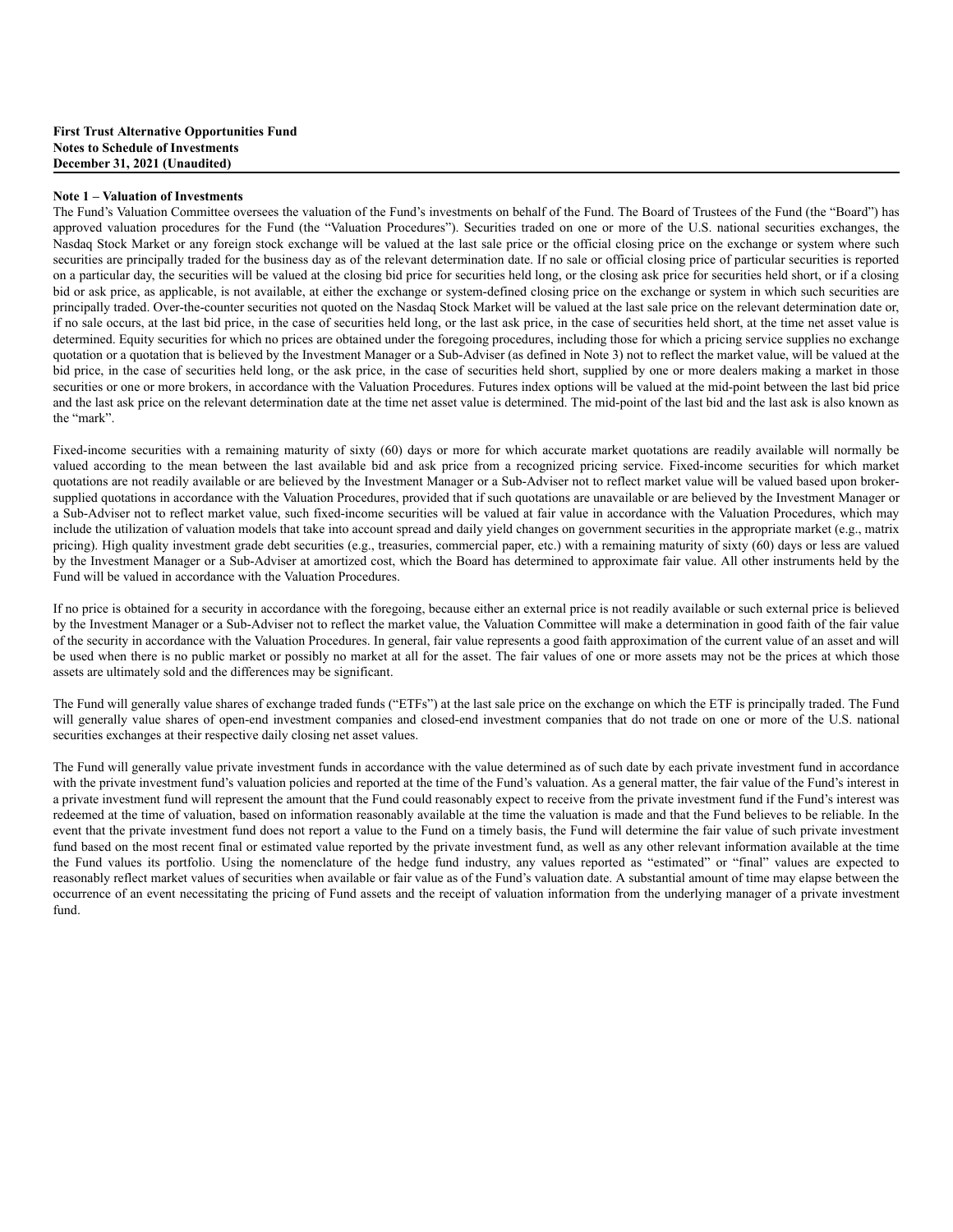### **Note 2 – Fair Value Measurements and Disclosure**

*Fair Value Measurements and Disclosures* defines fair value, establishes a framework for measuring fair value in accordance with GAAP, and expands disclosure about fair value measurements. It also provides guidance on determining when there has been a significant decrease in the volume and level of activity for an asset or a liability, when a transaction is not orderly, and how that information must be incorporated into a fair value measurement.

Under *Fair Value Measurements and Disclosures*, various inputs are used in determining the value of the Fund's investments. These inputs are summarized into three broad levels as described below:

- Level 1 Unadjusted quoted prices in active markets for identical assets or liabilities that the Fund has the ability to access.
- Level 2 Observable inputs other than quoted prices included in Level 1 that are observable for the asset or liability, either directly or indirectly. These inputs may include quoted prices for the identical instrument on an inactive market, prices for similar instruments, interest rates, prepayment speeds, credit risk, yield curves, default rates and similar data.
- Level 3 Unobservable inputs for the asset or liability, to the extent relevant observable inputs are not available, representing the Fund's own assumptions about the assumptions a market participant would use in valuing the asset or liability, and would be based on the best information available.

The availability of observable inputs can vary from security to security and is affected by a wide variety of factors, including, for example, the type of security, whether the security is new and not yet established in the marketplace, the liquidity of markets, and other characteristics particular to the security. To the extent that valuation is based on models or inputs that are less observable or unobservable in the market, the determination of fair value requires more judgment. Accordingly, the degree of judgment exercised in determining fair value is greatest for instruments categorized in Level 3.

The inputs used to measure fair value may fall into different levels of the fair value hierarchy. In such cases, for disclosure purposes, the level in the fair value hierarchy within which the fair value measurement falls in its entirety is determined based on the lowest level input that is significant to the fair value measurement in its entirety.

In accordance with Accounting Standards Update ("ASU") 2015-7, Disclosures for Investments in Certain Entities That Calculate Net Asset Value per Share (or Its Equivalent) investments valued at the net asset value as practical expedient are no longer included in the fair value hierarchy. As such, investments in Closed-End Funds and Private Investment Funds with a fair value of 84,264,512 are excluded from the fair value hierarchy as of December 31, 2021.